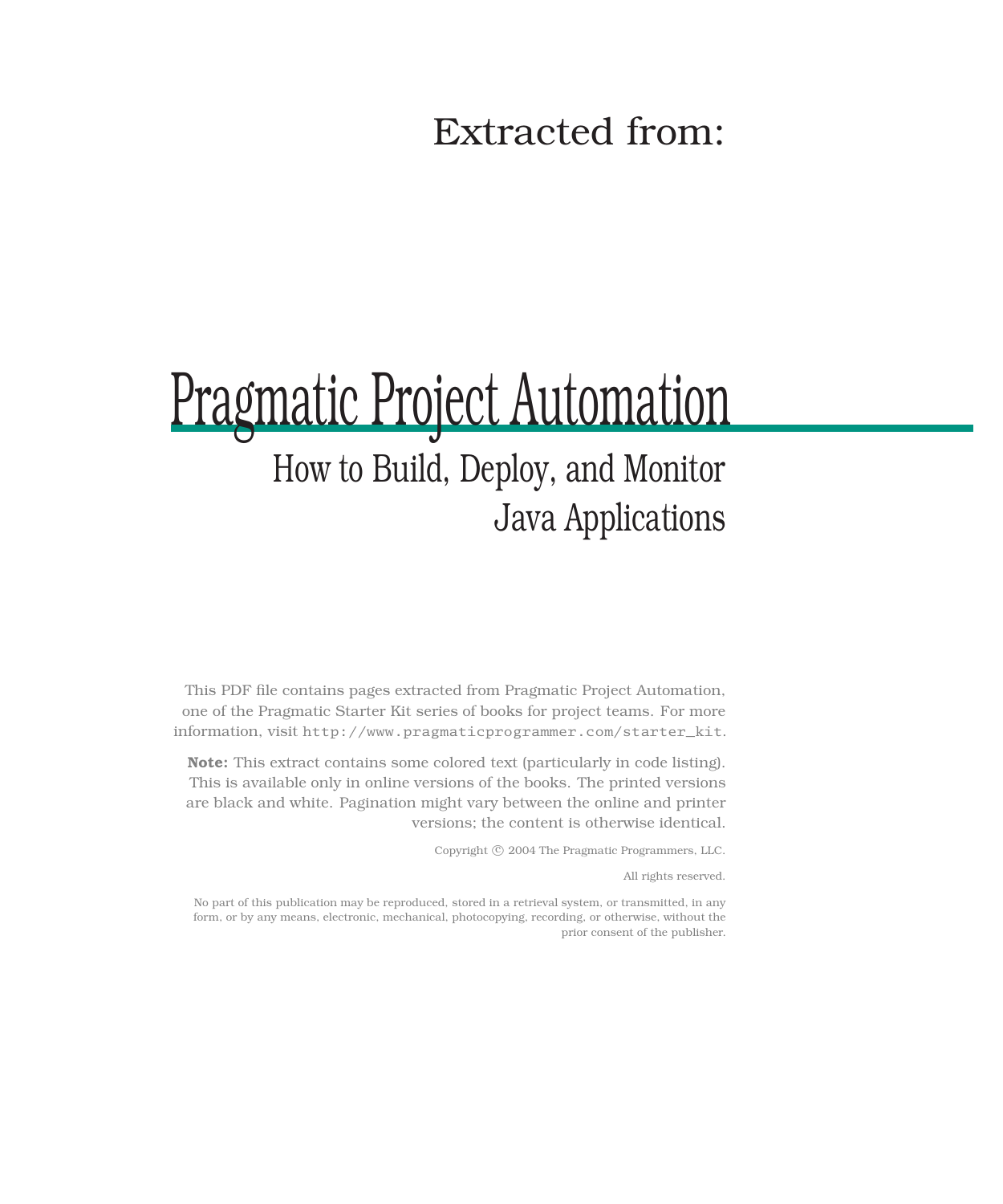*It claims to be fully automatic, but actually you have to push this little button here.*

Gentleman John Killian

# Chapter 3

# Scheduled Builds

A one-step build process is a gift that keeps on giving. Every time you push the button that runs a build, it will feel like you're getting something for free. This is the beauty of *commanded automation*. Invest just a wee bit of time and get lots of time back. In this chapter we'll take the next automation step: letting a computer push the build button for us.

*Scheduled automation* takes the one-step build you created and runs it for you, as often as you want, without you ever lifting a finger. You can still run the build manually if you need to, but in the typical case the computer will do it for you. And it turns out that having a machine running builds continuously does more than just save some typing.

Scheduled builds find both integration (compile time) and failing test (run time) problems quickly because they run at regular intervals. For example, if the schedule says to run a build at the top of every hour, then every 60 minutes you'll know if the build is broken. This makes finding problems easier because you have to look only at changes that occurred in that interval. It also makes *fixing* problems easier because little problems don't have a chance to compound into big problems. And because finding and fixing problems is easier, you're less constrained by fear.

How is a scheduled build any different from, say, all the programmers running the build file every few minutes? Well, I don't know many programmers that want to do that. They've usually got better things to do. The build cycle might take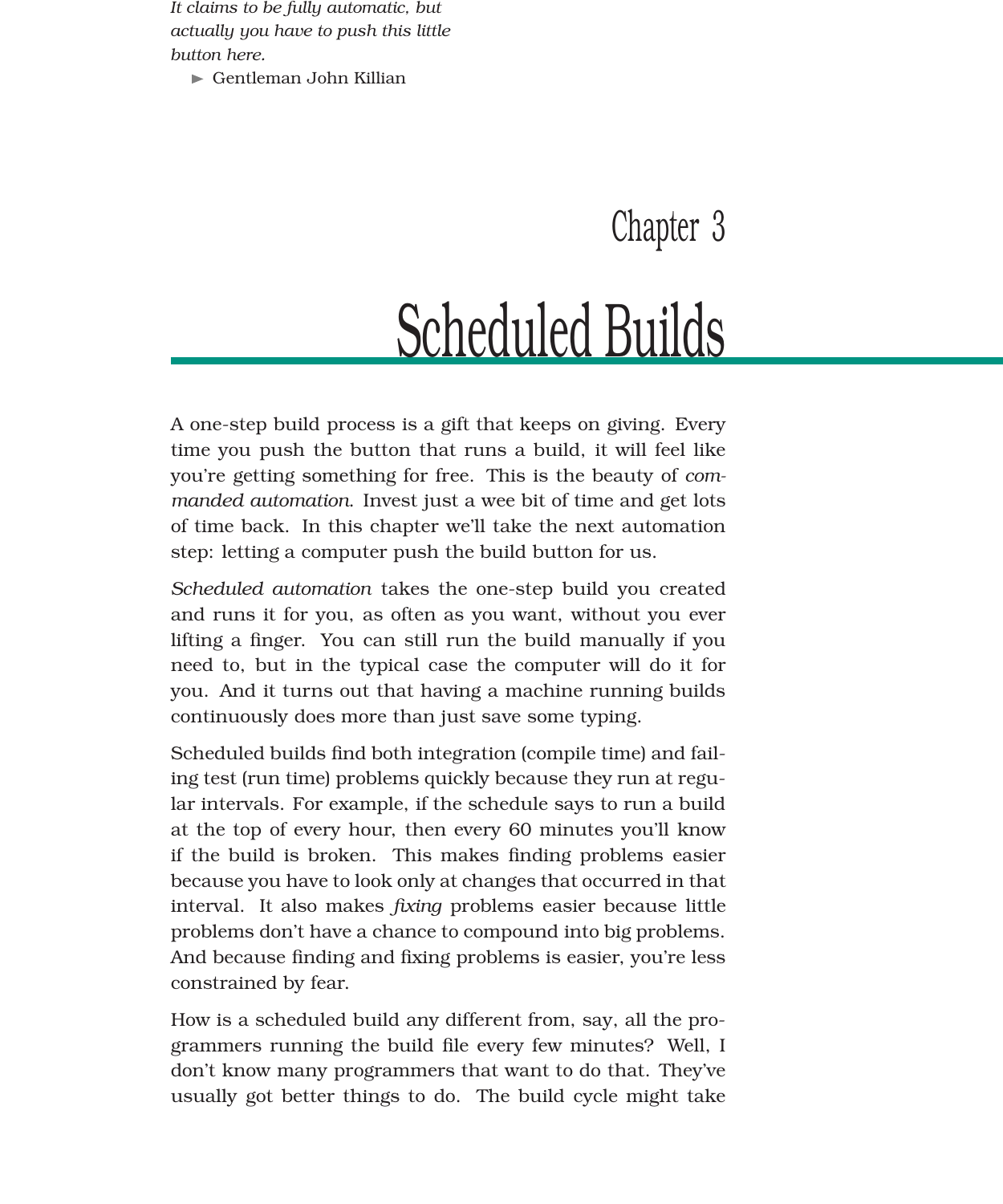a few minutes, or even a few hours, and running it interferes with their work. And even if everyone on the team could quickly run a full build, they might deliberately put off doing so because they have a deadline to meet and they're afraid someone else's changes might conflict and cause delays. That is, unlike a scheduled build, programmers typically only build parts of the system at a time rather than testing that the entire system is integrated.

A scheduled build, on the other hand, has nothing better to do than build and test everything. Once you have a one-step build process, you have much to gain by putting it on a schedule for a computer to run. Thankfully, it doesn't cost much to go this extra mile. It *will* end up costing a lot in the end if you don't start scheduling builds early. So let's get cracking!

## 3.1 Scheduling Your First Build

Scheduling a build is similar to programming the timer that controls your office building's heating system. You want it to start warming up the place before you're out of bed so that you can arrive to a toasty office. In the same way, you want to come into the office with a nice toasty build waiting for you.

Since you can schedule a build to run at a time or frequency of your choosing, why pick just one time every day? You may as well schedule it to run often so you'll know sooner if your world is collapsing. You want to hear those processors grinding as background noise while you're writing code. It's the sound of software being tested. It's the sound of everyone's time being saved. And that's music to our ears.

#### Scheduling with cron

The easiest way to schedule a build would be to start by writing a script or batch file that does the following:

- 1. Checks out the current code from version control.
- 2. Calls your build file to build and test the code.
- 3. Squirrels away the build results in a log file.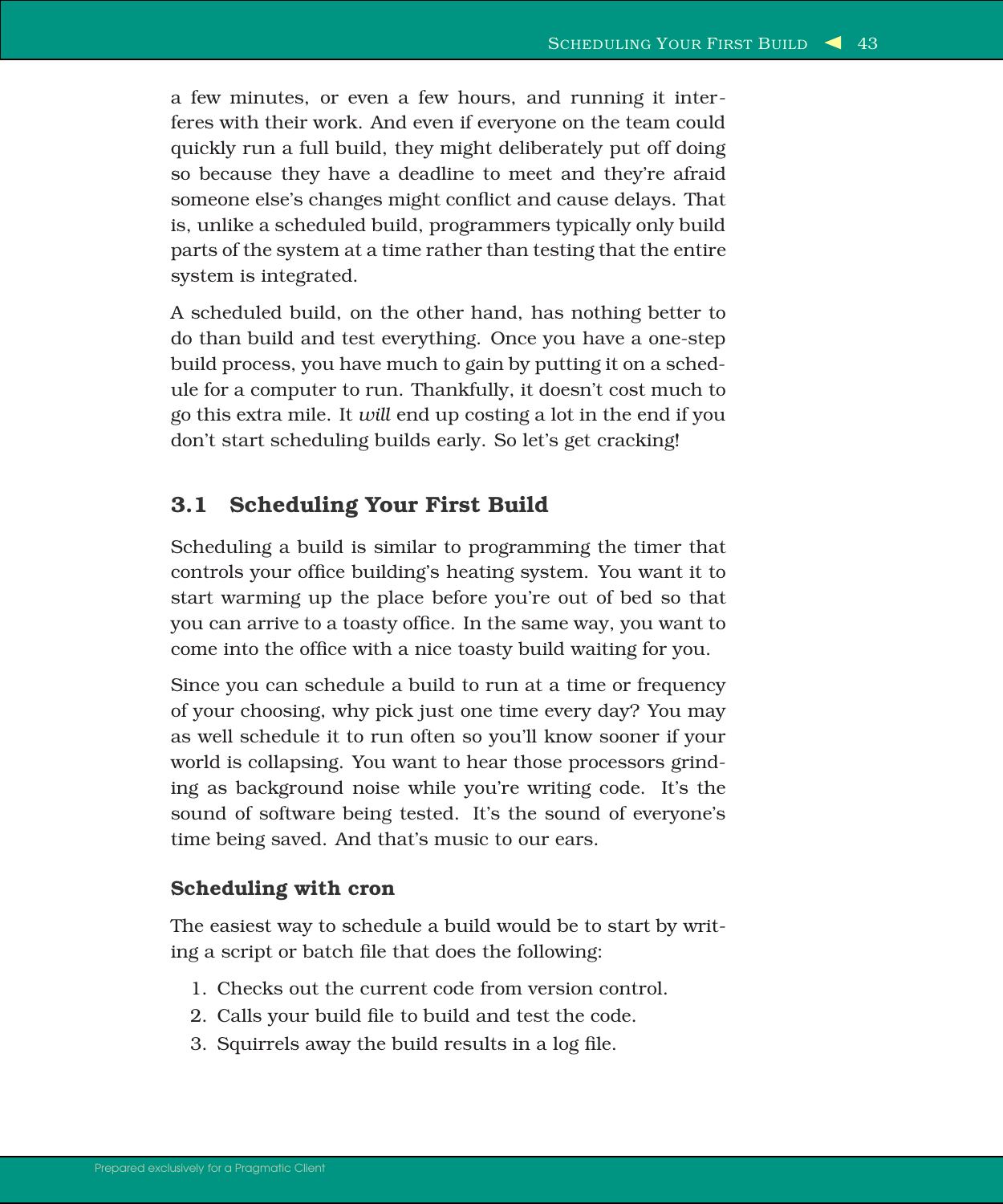Next you need to run the build script at some predefined time of day (or night). On Unix, the scheduler of choice is cron. To configure cron, type

\$ crontab -e

This pops open your default editor, the computer's subtle way of asking you what you want it to do and when it should be done. Say, for example, you have a build.sh script that runs your Ant build.xml file. You want cron to run that script at 2 a.m. every morning. To appease cron's cryptic syntax, type the following line into your editor and save the file:

```
0 2 * * * $HOME/work/dms/build.sh
```
Each crontab entry is a single line with six fields. The first five fields represent the schedule, starting from the left: the minute  $(0-59)$ , the hour  $(0-23)$ , the day of the month  $(1-31)$ , the month  $(1-12)$ , and the day of the week  $(0-6)$ . A  $*$  character in any field means to match all possibilities. For example, using \* in the third field means that we want it to run every day of the month. The last field specifies the command to run.

If you're on a Windows box, the built-in scheduler is the at command. To schedule the build.bat file to run at 2 a.m. every morning, for example, type the following at the command line:

at 02:00 /every: c:\work\dms\build.bat

That's really all there is to it! You just scheduled a build. The computer wakes up about the time most authors are going to bed and runs the build, no questions asked.

#### Picking the Right Tool for the Job

If cron (or at) gets the job done, then why not just use it and move on? It would feel good to check one more thing off the automation checklist. That's a fair question, especially since this is a book about being pragmatic. Creating a continuous build is less about tools than it is about building continuously. We could start with the simplest tool first, then haul out the commercial-grade tools when, and if, we need them.

There's just one problem: Being pragmatic also means using the right tool for the job. And the simplest tool isn't always the right tool. If you start with a simple shell script such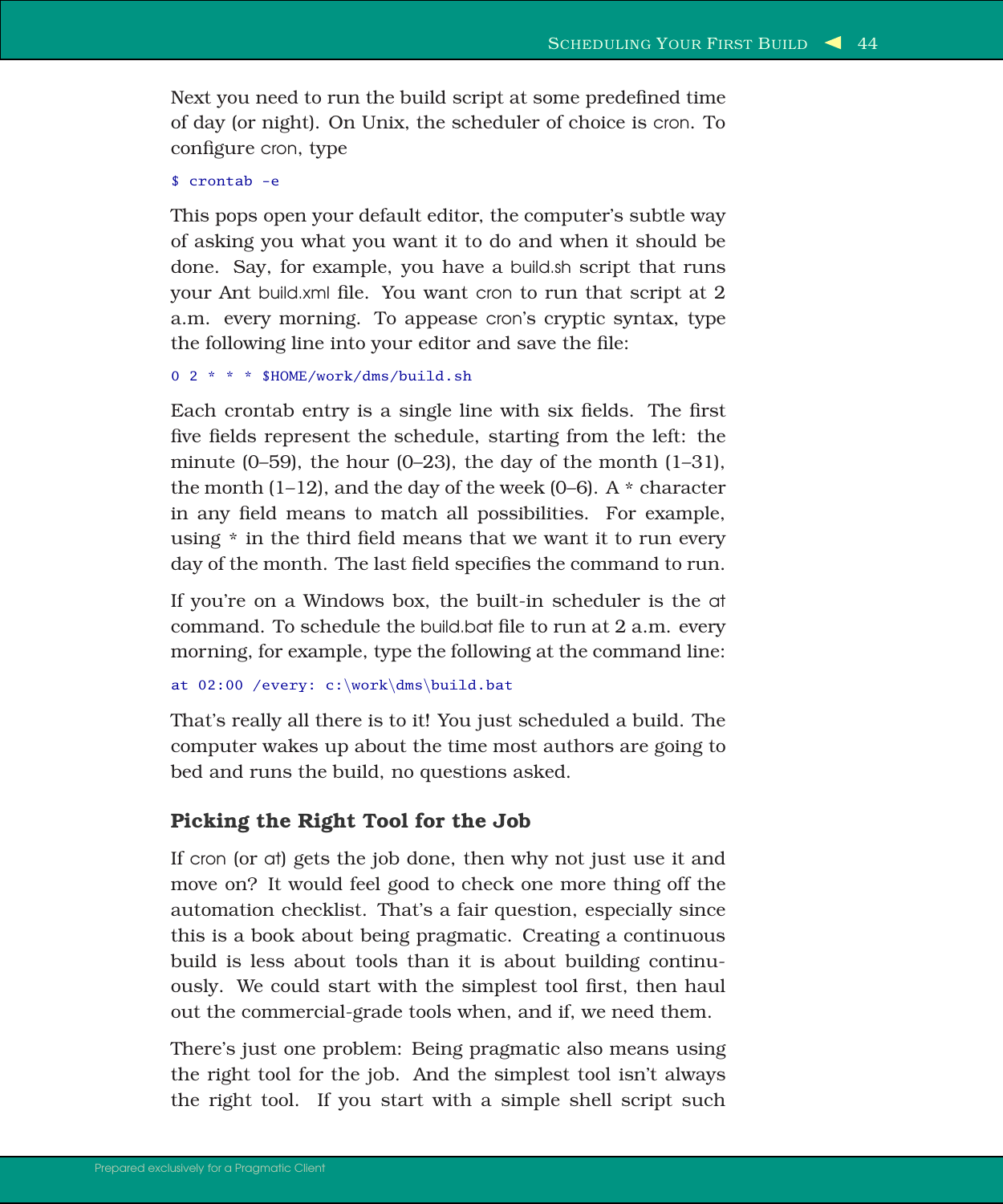#### The Cost of Not Integrating Frequently

It seems that many projects don't have, and claim to not be able to afford, a machine dedicated to automatically building and testing their software on a regular interval. Ironically, these same projects can afford to continuously spend time fighting integration and quality problems.

Just how much programmer time does it take to justify the cost of a dedicated build machine? Consider that on average a ten-person development team costs your company at least \$500 per hour. If that team spends merely two hours debugging integration problems over the life of the project, you've paid for a respectable build machine fully capable of compiling and testing code. That's a one-time expense. Then when you start to consider that every day your team is debugging integration problems is another day late to market, you just can't afford not to have a dedicated build machine.

A dedicated build machine will help your team conserve time for the really important stuff. If you don't already have one on your software project, then you're behind the competition.

as build.sh, it will likely begin as a few commands: check out the project from version control, run the Ant build file, and redirect the build output somewhere useful.

And then you might decide that emailing the build results to the team would be beneficial to let everyone know how things are going. Better yet, why not publish the build result in HTML for viewing in a browser? Oh, and then you will need a web application that shows all previous build results. Before long you're spending more time maintaining your "simple" script than you are writing production code.

That's where being pragmatic comes in again. If you want a build scheduler with all these fancy features, and you can get it for free, then you should use it rather than spend time creating and maintaining your own scheduler. And if that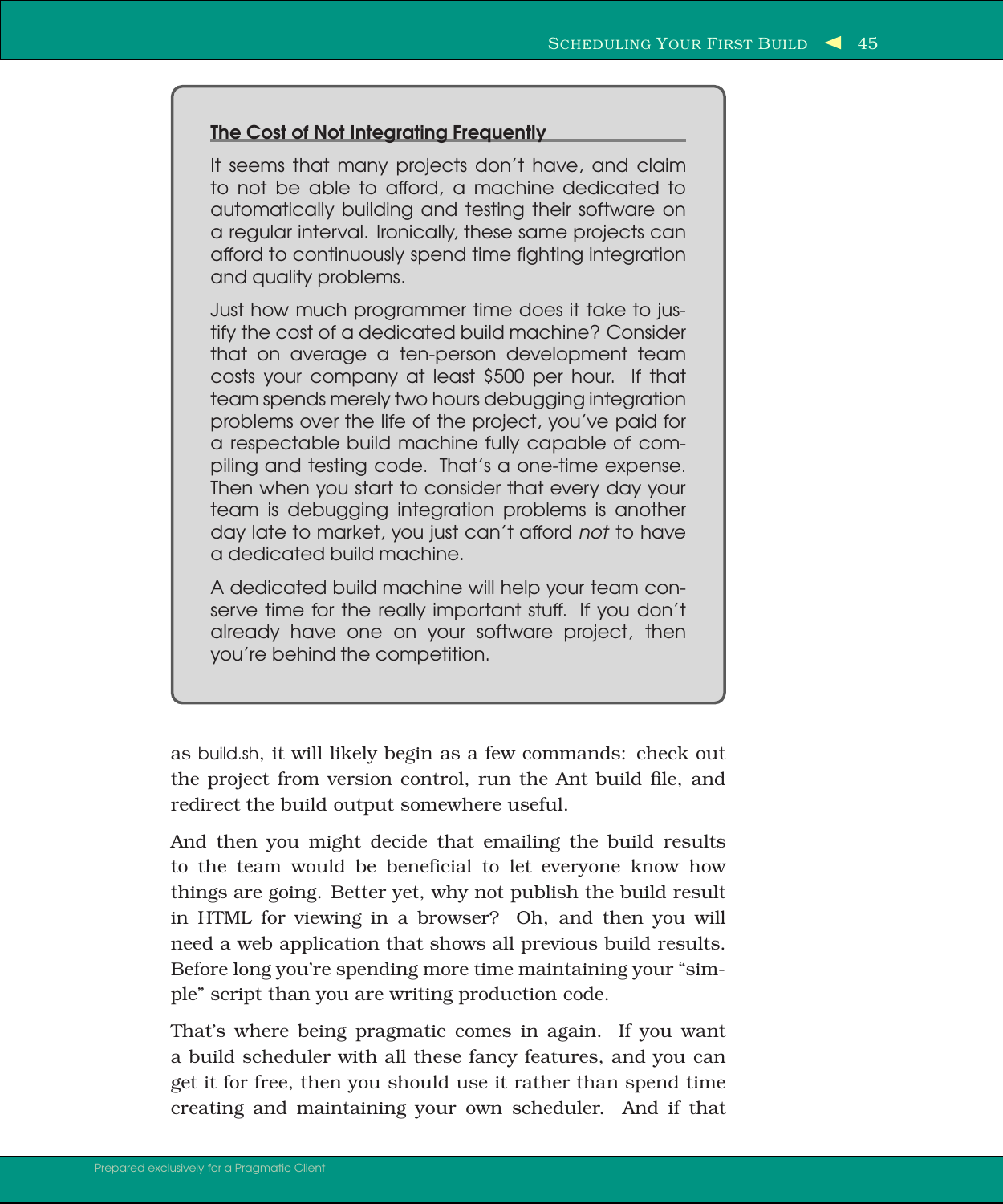scheduler is also open source, then you have the option of extending it for any of your special needs later, if necessary.

In that pragmatic spirit, let's take a drive with a scheduler designed to build Java applications. We'll take it one milepost at a time.

# 3.2 Putting a Build on CruiseControl

CruiseControl<sup>1</sup> is like cron for Ant, but with many bells and whistles. It runs in the background, waking up on cue to run any scheduled Ant targets.

Bear in mind, what CruiseControl does for us isn't rocket science. You could do all this stuff manually if you were bored and didn't mind being pigeonholed as the build guru on your project. It's also nothing a custom build script couldn't do if you wanted to write one and be its maintainer for life. But we're short on time as it is, and maybe even behind schedule. Reinventing all the scheduling features we need that come for free out of the CruiseControl box isn't going to save us any time. CruiseControl isn't the only such tool either, but we'll use it because it meets our needs here.

#### Choosing a Build Machine

Before installing CruiseControl you need to find a suitable home for it. The machine where you install CruiseControl will be the workhorse for scheduled builds, but it doesn't need to be top-o'-the-line hardware that breaks your bank. You just need it to compile source code and run tests. That's slightly more CPU intensive than reading email and surfing the web, but less so than servicing thousands of concurrent users. If build machines filled out personal want ads, you're looking to hook up with the beautiful bucket of bits described in Figure 3.1 on the following page.

That being said, I realize all the good machines on your project may not be available. If you're lucky enough to find available machines waiting to be put to work, then this decision is easy. Just snag the best one you can and enlist it into service for

<sup>&</sup>lt;sup>1</sup>http://cruisecontrol.sourceforge.net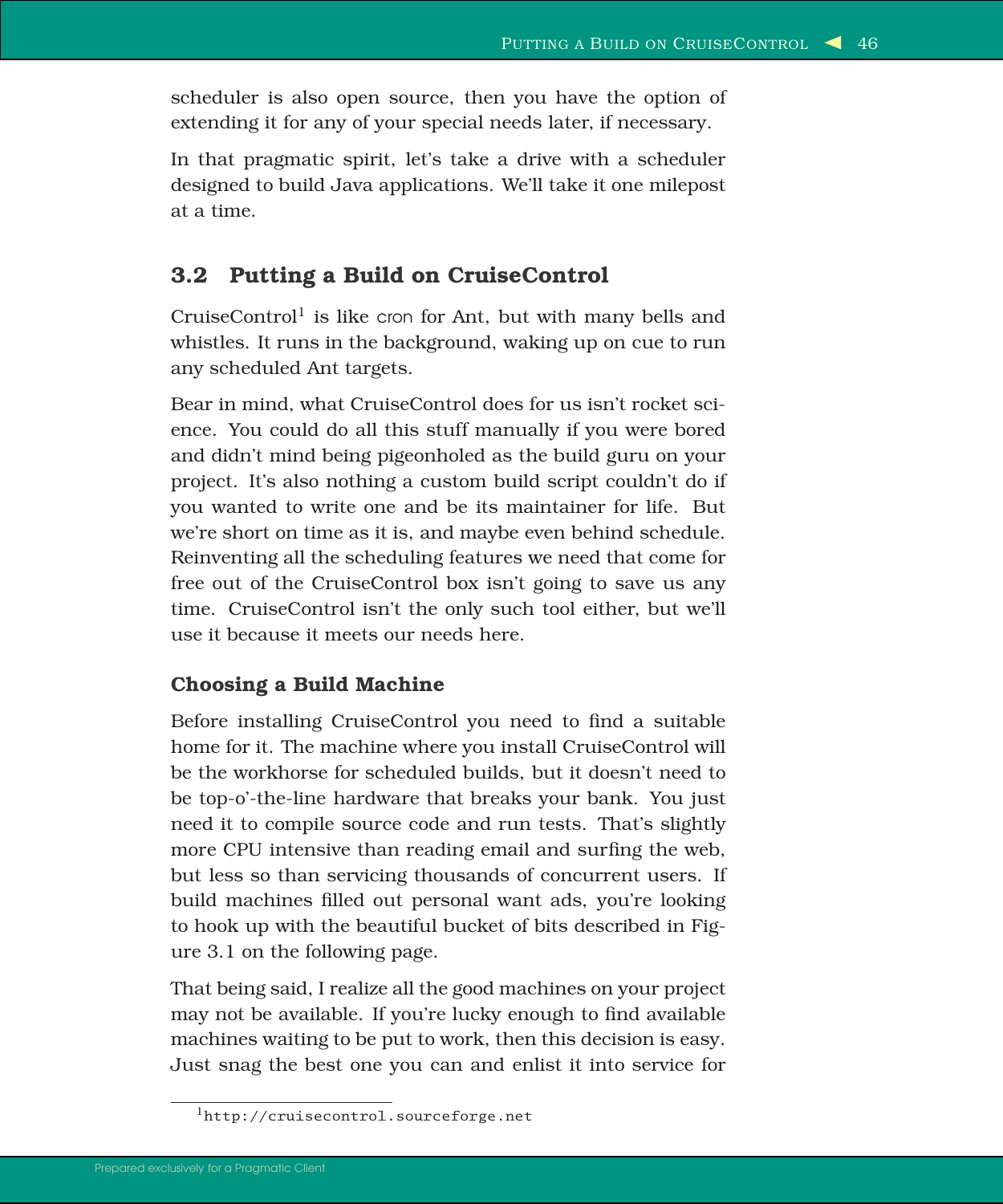

Figure 3.1: WANTED: A DREAM BUILD MACHINE

your project. It's happy to be wanted by someone. If you're not so lucky, then consider two-timing with a machine already in service.<sup>2</sup>

And if you just can't find those spare CPU cycles anywhere on your project, then feel free to mention to your manager how inexpensive good hardware is these days. This will go over better than mentioning how expensive programmers are in comparison.

## Installing CruiseControl

Now that you've found a suitable build machine, you're ready to introduce it to CruiseControl. This is somewhat like making a new friend only to turn around and offer him a shovel, but trust that we have good intentions here.

When you download CruiseControl, you get a ZIP file. Extract this file into a directory which we'll refer to as \$CC HOME. Then you need to build CruiseControl; on Unix type

```
$ cd $CC HOME/main
$ sh build.sh
```
 $2$ To temporarily convert a PC into a Linux box without reconfiguring the PC, check out Knoppix (http://www.knoppix.net). It's a Linux distribution that boots and runs completely from a CD. Presto, change-o!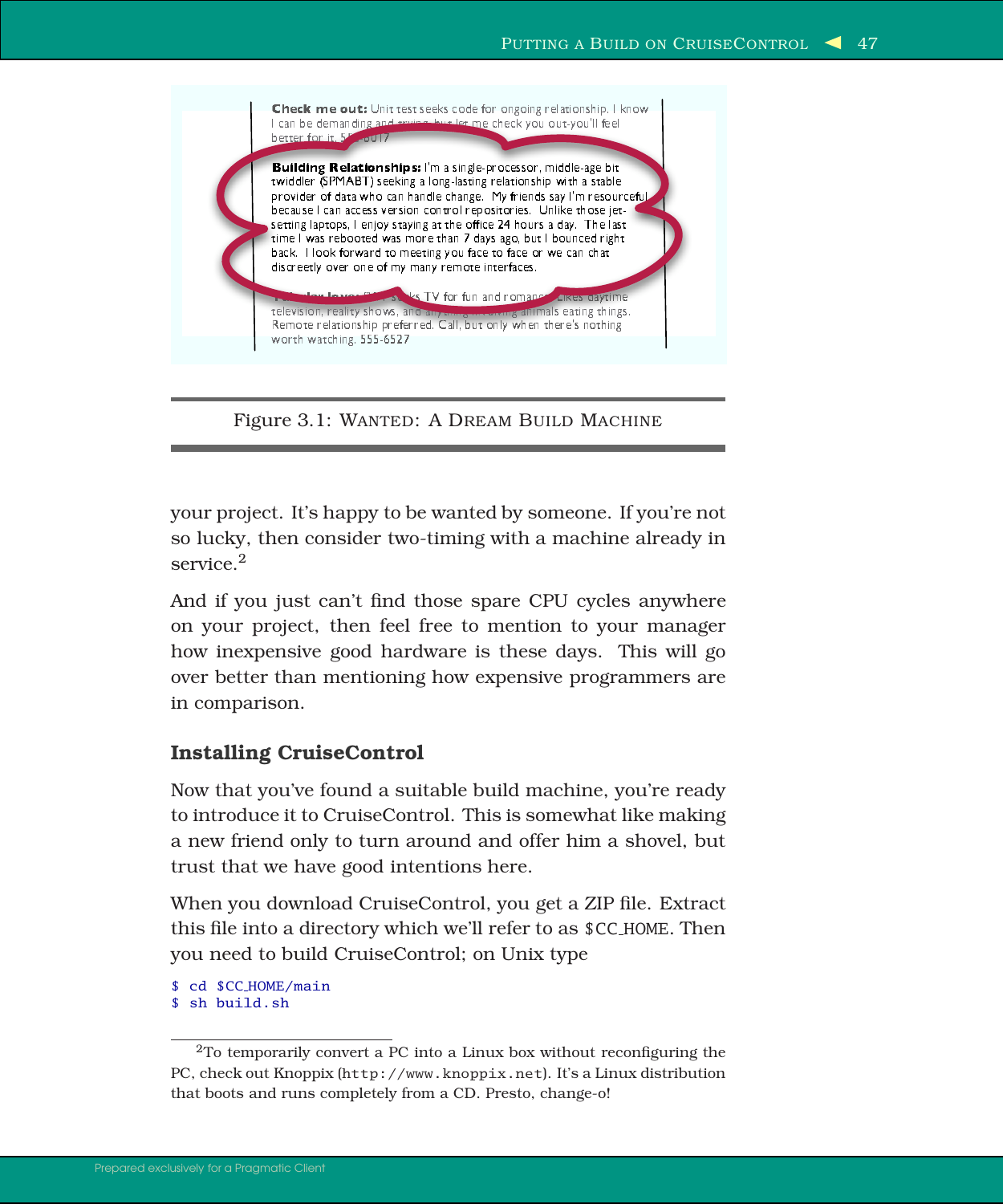#### CruiseControl.NET

If you're writing code on the Microsoft .NET platform and using NAnt to build your project, here's another opportunity to follow along. CruiseControl.NET<sup>∗</sup> is a feature port of CruiseControl to the .NET platform. It integrates with the NAnt build tool and the NUnit unittesting framework. And we'd be remiss if we didn't mention the optional CCTray utility that shows a green or red build status icon in your Windows system tray.

<sup>∗</sup>http://ccnet.thoughtworks.com

Under Windows, the commands are similar.

\$ cd %CC HOME%\main \$ build.bat

The script then compiles and tests CruiseControl. (Notice that this is commanded automation at work.) When it's done, you'll end up with a file called cruisecontrol.jar in the directory \$CC HOME/main/dist. That file needs to be there to run CruiseControl later.

#### Preparing a Build Workspace

Next, you need to prepare a workspace on the build machine. This will be the directory from which CruiseControl will run builds and store the results. We'll walk through creating the workspace step by step.

#### Create the Build Directory

The build workspace is a directory on the build machine. Let's assume we call that directory builds because it's the workspace for all of our scheduled builds. The easiest approach is to create the builds directory in some user's home directory on the build machine. On Unix, log in as that user and type

\$ mkdir ˜/builds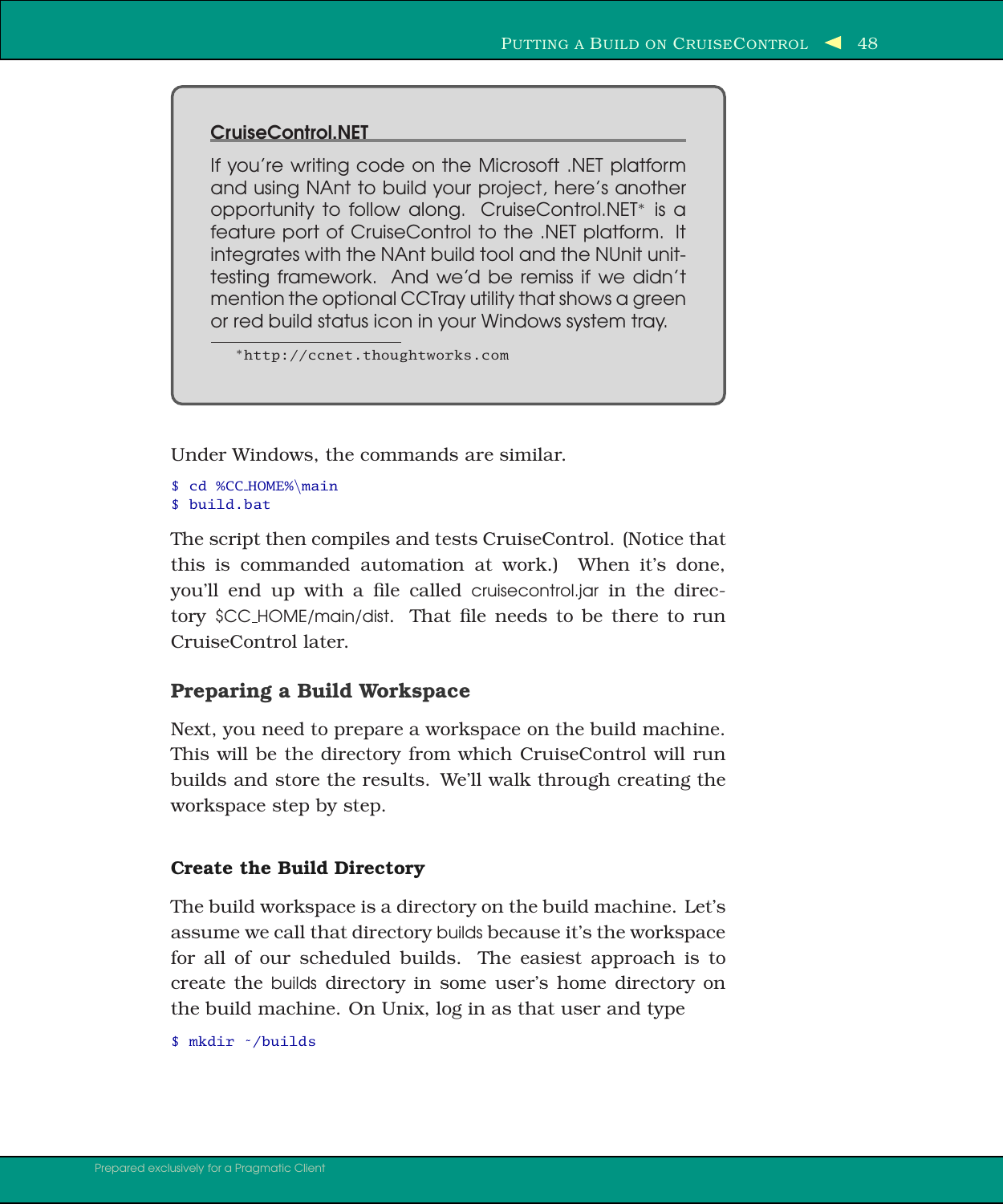

Figure 3.2: THE BUILD WORKSPACE

#### Check Out the Project

So far, we only have one project to build on a schedule: our *DMS* project. It's safely stored in CVS and needs to be checked out locally for CruiseControl to use. To keep the top-level builds directory tidy, check out the dms module into a checkout subdirectory.

```
$ cd ˜/builds
$ mkdir checkout
$ cd checkout
$ cvs co dms
```
This assumes that your CVSROOT environment variable is set to the location of your CVS repository. After running these commands the checkout/dms directory will contain all of the files in the dms project. This is a local copy of the project—a snapshot of the project at this instant of time. We'll use this directory just to prime the scheduled build process.

#### Create a Log Directory

Finally, create a directory that will contain all of the Cruise-Control build log files.

```
$ cd ˜/builds
$ mkdir logs
```
Now you have a cozy workspace for scheduled builds. Figure 3.2 shows the directory structure just created. Next, you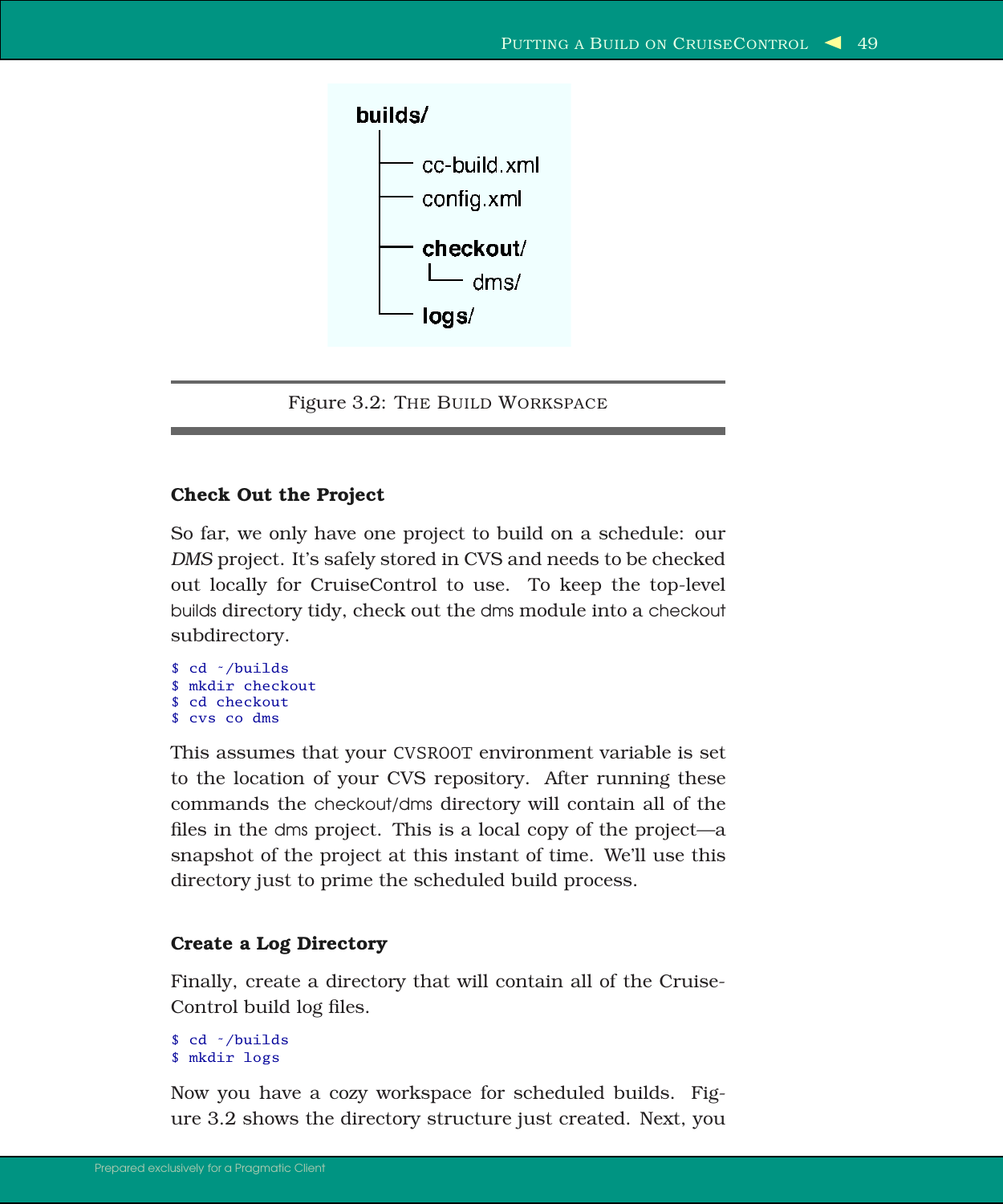builds/cc-build.xml

puilds/cc-build.xml

need to create the cc-build.xml and config.xml files shown in that directory structure. We'll start by writing the cc-build.xml file.

#### Writing a Delegating Build File

When your scheduled build runs, it should

- 1. Delete the last build.
- 2. Check out the current project from CVS.
- 3. Run the build.

That is, we want to run a "scorch-the-Earth" build. Starting from scratch each time helps avoid the strangeness that inevitably happens with incremental builds. When a build runs successfully from scratch, you get more confidence that it's complete. And if a machine is going to run the build for us, we can afford to be spendthrifts with its time.

You could put those three steps in a target of the existing build.xml file. But it's a good idea to keep the scheduled build procedure separate from the Ant build file used to run builds manually. To do that, create a separate Ant build file called cc-build.xml in the builds directory. The cc-build.xml file just sets up the checkout directory with a fresh copy of code and then delegates the build procedure to the build.xml file.

```
<project name="cc-build" default="build" basedir="checkout">
  <target name="build">
   <delete dir="dms" />
   <cvs command="co dms" />
   <ant antfile="build.xml" dir="dms" target="test" />
  </target>
</project>
```
The syntax of this build file should look familiar. It defines an Ant project with build as the default target to run. The basedir attribute points to the checkout directory that contains a local copy of the project.

The meat of the cc-build.xml file is the build target. It first deletes the copy of the project used during the last build to ensure that the next build starts from scratch.

```
<delete dir="dms" />
```
It then checks out a fresh local copy of the project from the CVS repository into the checkout/dms directory.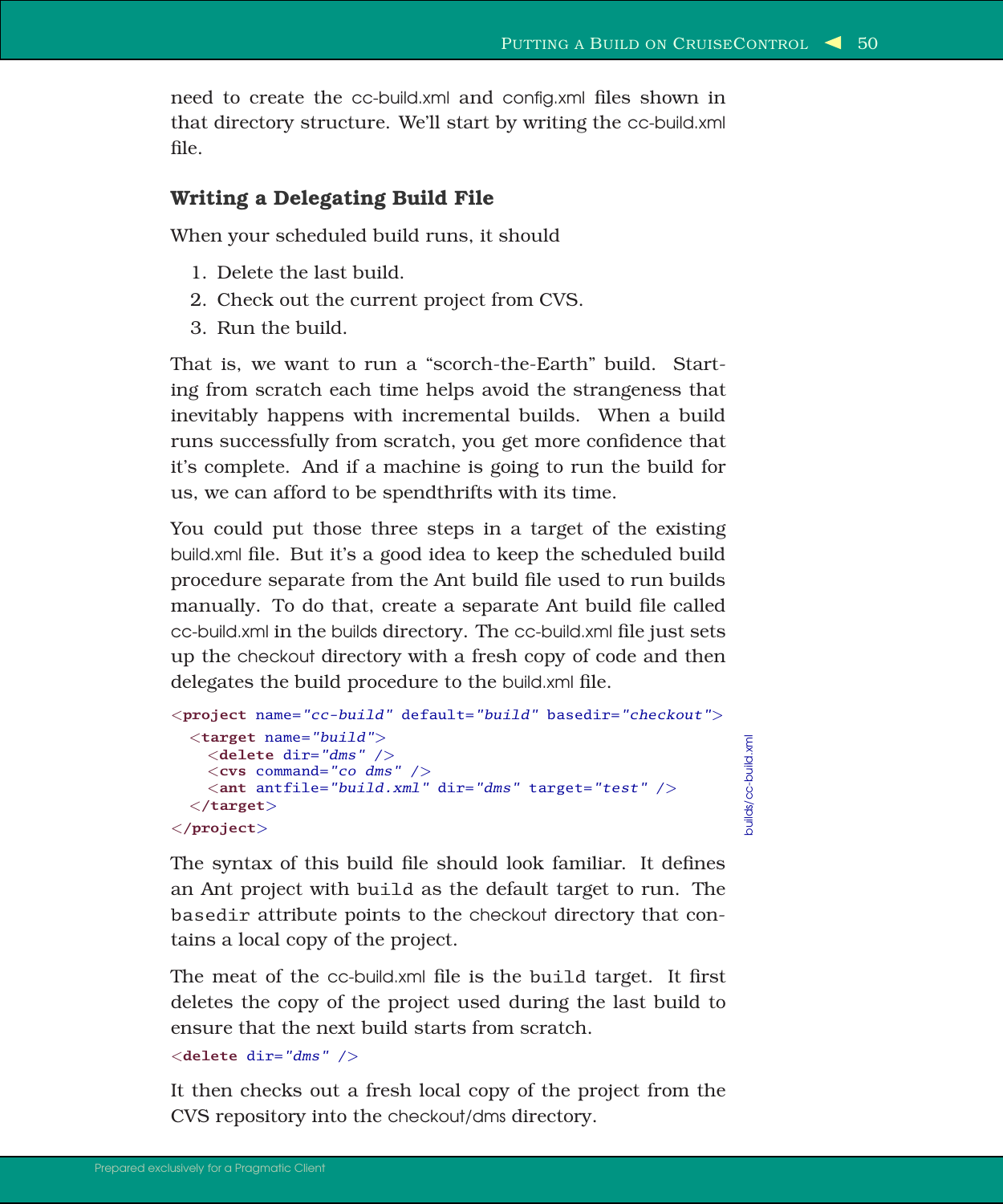```
<cvs command="co dms" />
```
This form of the <cvs> task uses the value of the CVSROOT environment variable to locate your CVS repository. Alternatively, you can set the CVSROOT in the cvsRoot attribute of the  $<$ cvs $>$  task.

Using the repository as the sole source for the build process means that all the build inputs need to be in CVS. The computer will use the lack of any required file as an excuse for not making good builds. For example, it won't tolerate having to find files littered across the filesystem or the network. Using a version control system also means that any machine with access to the repository is a candidate for running builds.

The build target then needs to call the project's build file to compile and test everything.

```
<ant antfile="build.xml" dir="dms" target="test" />
```
This is where having a one-step build process really pays off. The  $\langle ant \rangle$  task calls the test target of the build xml file located in the checkout/dms directory.

#### Test the Procedure

After writing the cc-build.xml file, it's a good idea to test it before handing it off to a cranky computer. To verify the delegating build file works, type

```
$ cd ˜/builds
$ ant -buildfile cc-build.xml
```
Make sure to use the -buildfile option here to specify the cc-build.xml file, since by default Ant will look for a file called build.xml. Alternatively, you can use -f as an abbreviation for -buildfile.

#### Save the Delegating Build File

You need to store the cc-build.xml file under version control so you don't lose it. This presents a slight conundrum because the build file checks out the project from CVS, and yet it's in CVS itself. But cc-build.xml isn't likely to be updated all that often, so just manually check out cc-build.xml into your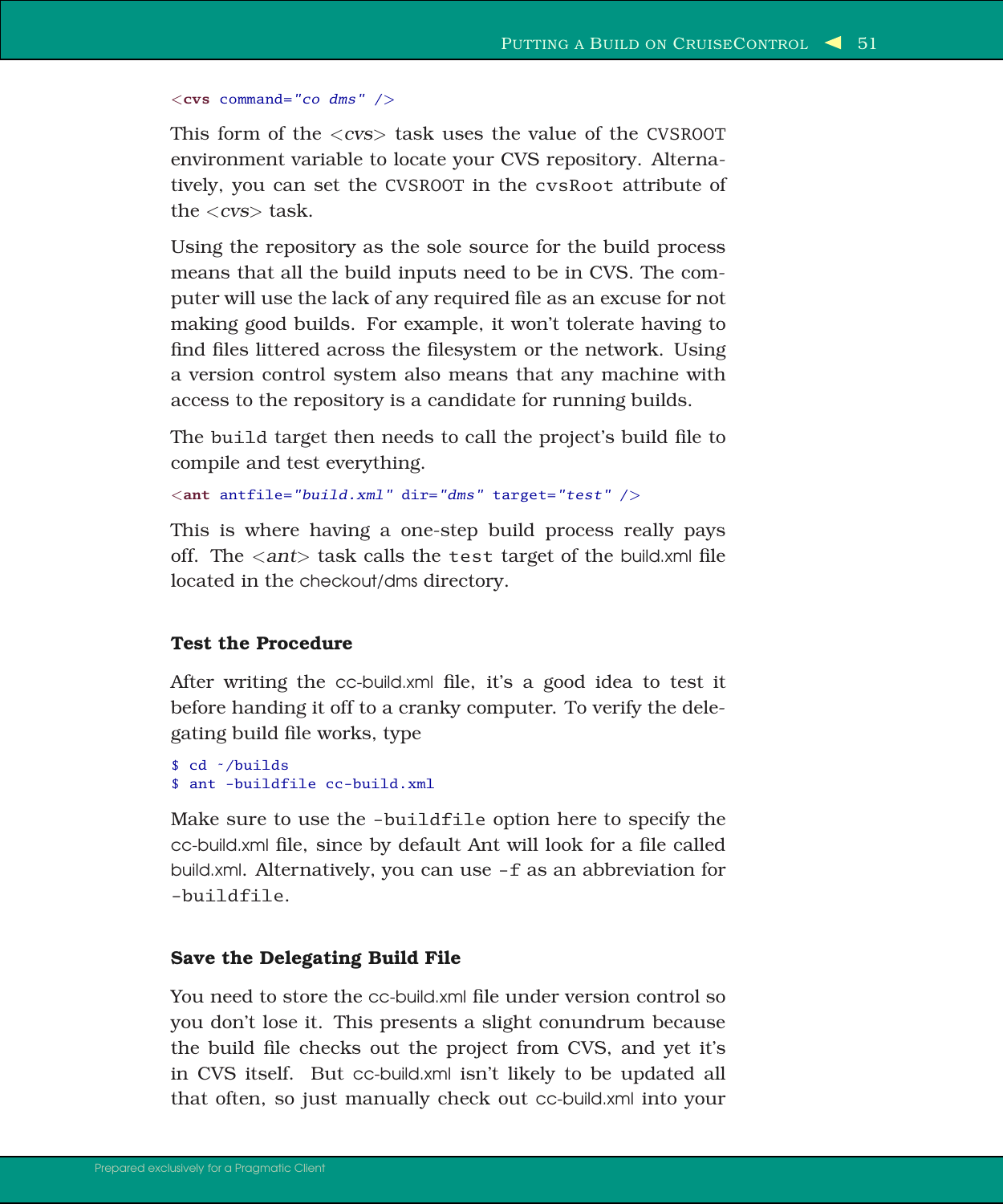builds directory whenever it's changed. This is another benefit to using a separate build file for CruiseControl builds, rather than just adding a target to the main build file.

All we've done here is created a wrapper around our existing build file: build.xml is wrapped by the cc-build.xml file. This delegating build file checks out the project and builds it, just as you'd do it from the command line.

#### Configuring the Build Process

Think of the cc-build.xml file as playing the role of any new programmer on the team. They show up with an empty directory, check out the project anew, and build it with the expectation that everything will work. That is, they provide an objective second opinion as to whether the builds are successful. Unfortunately, no one can hire enough new programmers to get build feedback as often as needed in order to keep working confidently. That's where CruiseControl comes in.

Our next step is to tell CruiseControl how and when it should run our build. By default, it looks for a configuration file called config.xml that defines the projects it's responsible for building. We'll write the config.xml file one section at a time. The complete file is shown in Figure 3.3 on page 58.

#### Define the Project

Create the config.xml file in the builds directory. The first few lines of config.xml set up the project.

```
<cruisecontrol>
  <project name="dms" buildafterfailed="false">
```
The name attribute of the  $\langle$ *project* $\rangle$  element identifies this project. Multiple projects can be defined in this file with each project having a unique name.

By default, CruiseControl will continue to attempt to build a project even if the build failed on the last attempt and nothing has changed in CVS since then. This can be useful for projects that have dependencies on external resources that might not be available when the build runs: If at first you don't succeed, try and try again. But it's overkill for this project since everything it depends on is in the CVS repository. Set the value of

builds/config.xml builds/config.xml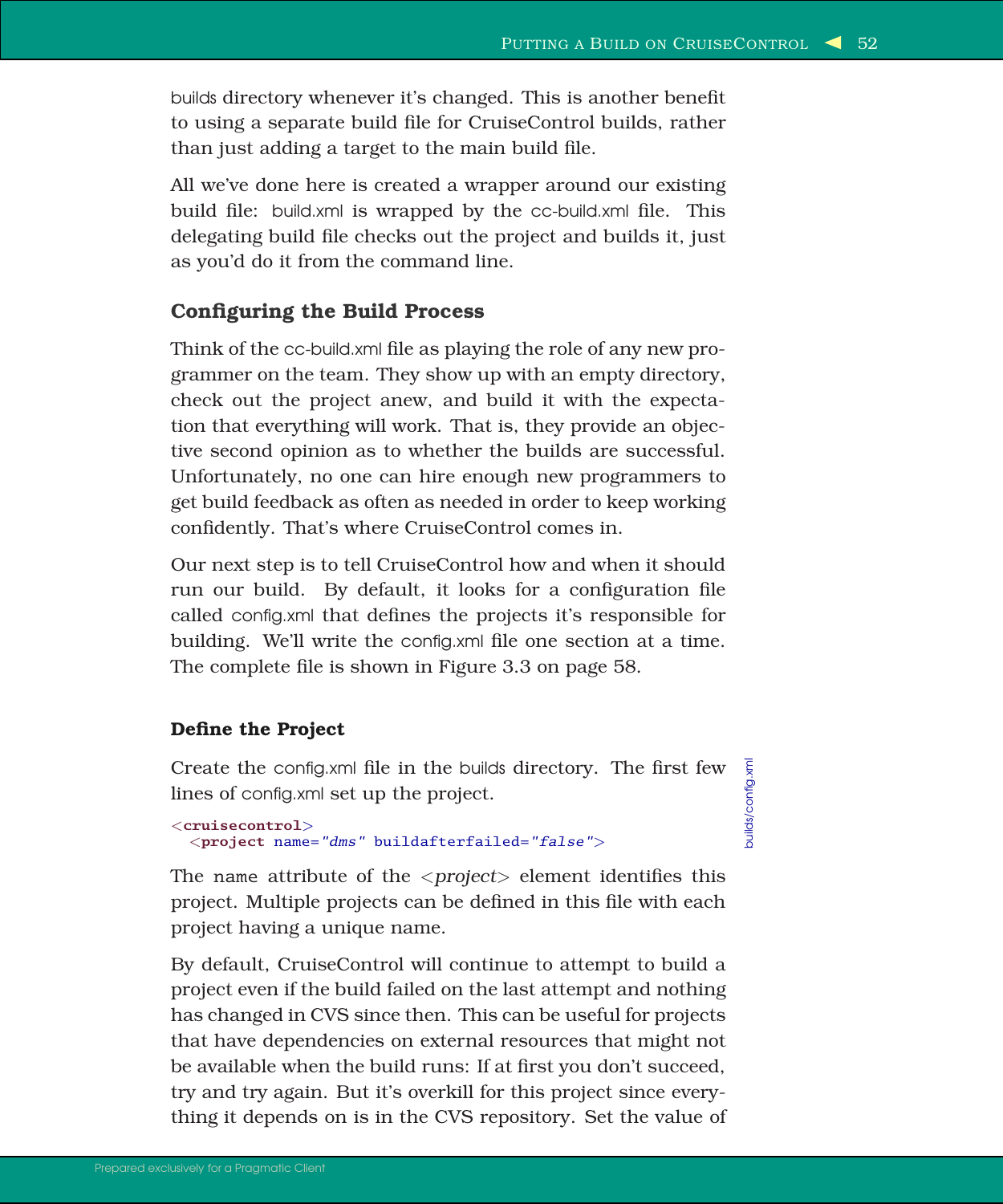the buildafterfailed attribute to false so that when the build fails the CPUs will get a chance to cool down while you fix the problem.

#### Bootstrap the Build

Next, define *bootstrappers*—things to be done before the build *bootstrappers* cycle happens.

```
<bootstrappers>
 <currentbuildstatusbootstrapper
   file="logs/dms/currentbuildstatus.txt" />
</bootstrappers>
```
The <currentbuildstatusbootstrapper> simply writes a message to the logs/dms/currentbuildstatus.txt file indicating that a build cycle has begun. Running a bootstrapper doesn't mean that a build will be attempted, only that CruiseControl has awakened to check if a build is necessary. Think of it as CruiseControl punching in for work.

#### Check for Changes

You want to run a build only if something has changed in the CVS repository. After all, there's no sense running builds if all the programmers are away at a conference honing their skills. Next define how CruiseControl checks for changes to determine if a build is necessary.

```
<modificationset quietperiod="60">
 <cvs localworkingcopy="checkout/dms" />
</modificationset>
```
The  $\leq$  modificationset  $\geq$  element tells CruiseControl what to watch to see if a build is required. The project is in CVS, so you can use the  $\langle cvs \rangle$  element with the localworkingcopy attribute pointing at the local copy of the dms module.<sup>3</sup> This means that the local directory will be used to locate the CVS repository to determine if something has changed. This keeps you from having to hard-code the CVSROOT in the config.xml file. The important thing to remember is that a build

<sup>3</sup>ClearCase, Subversion, StarTeam, Visual SourceSafe, and other version control systems are also supported.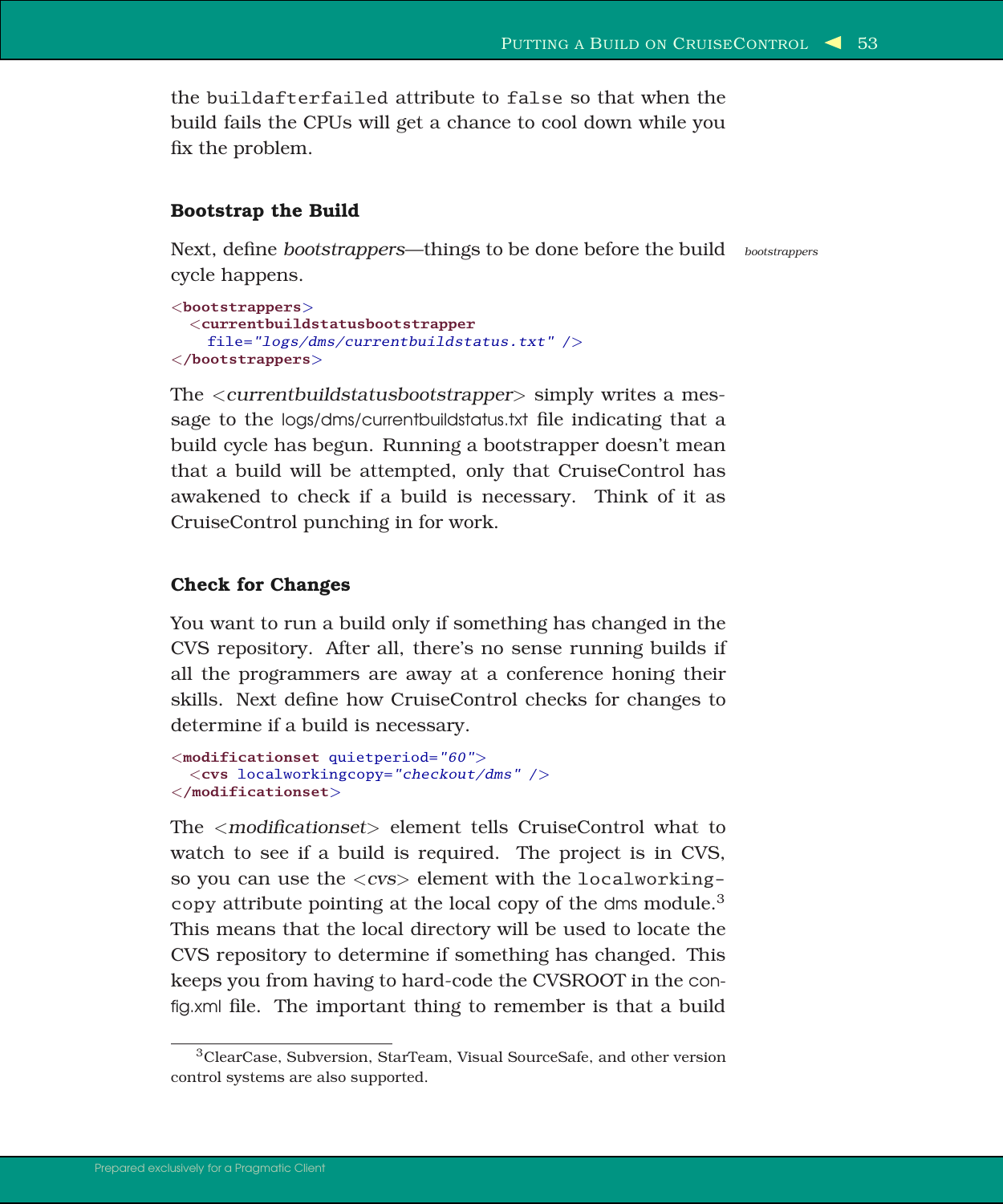will be attempted only if something being watched by the <modificationset> has changed.

CVS doesn't support atomic commits, which means if you check in 10 files they are committed in 10 separate steps. What happens when 5 of 10 changes have been committed when CruiseControl wakes up? It will notice that at least 5 things have changed since the last time it looked at the repository. But starting a build at this point would be problematic because not everything has made it into the repository.

To give you a chance to get everything checked in before a build starts, set the value of the  $\langle$  modificationset $\rangle$  element's quietperiod attribute to 60 seconds. This means the CVS repository must be quiet (inactive) for 60 seconds before a build is attempted. If CruiseControl wakes up and detects that changes have been made to the repository during the quiet period, it will go back to sleep and check again later.

#### Dial In the Build Interval

Finally, define the build interval and how a build should be attempted.

```
<schedule interval="60">
  <ant buildfile="cc-build.xml" target="build" />
</schedule>
```
The <schedule> element tells CruiseControl *when* to attempt a build. Here, we set the interval attribute to 60 seconds. This means CruiseControl will wake up every minute to check to see if any changes have been made as indicated by the results of the <modificationset> element. In other words, the dms module of CVS will be polled every minute for differences. If changes were made, but not within the quiet period, then a build will be attempted.

The <ant> element tells CruiseControl *how* to run a build. In this case, we want it to invoke the build target of our delegating build file—cc-build.xml. Recall that this build file will delete the last build, check out a fresh copy of dms from CVS, and then run the test target of the checkout/dms/build.xml file.

To recap what we've done here: Every minute CruiseControl will check to see if something in the project has changed. If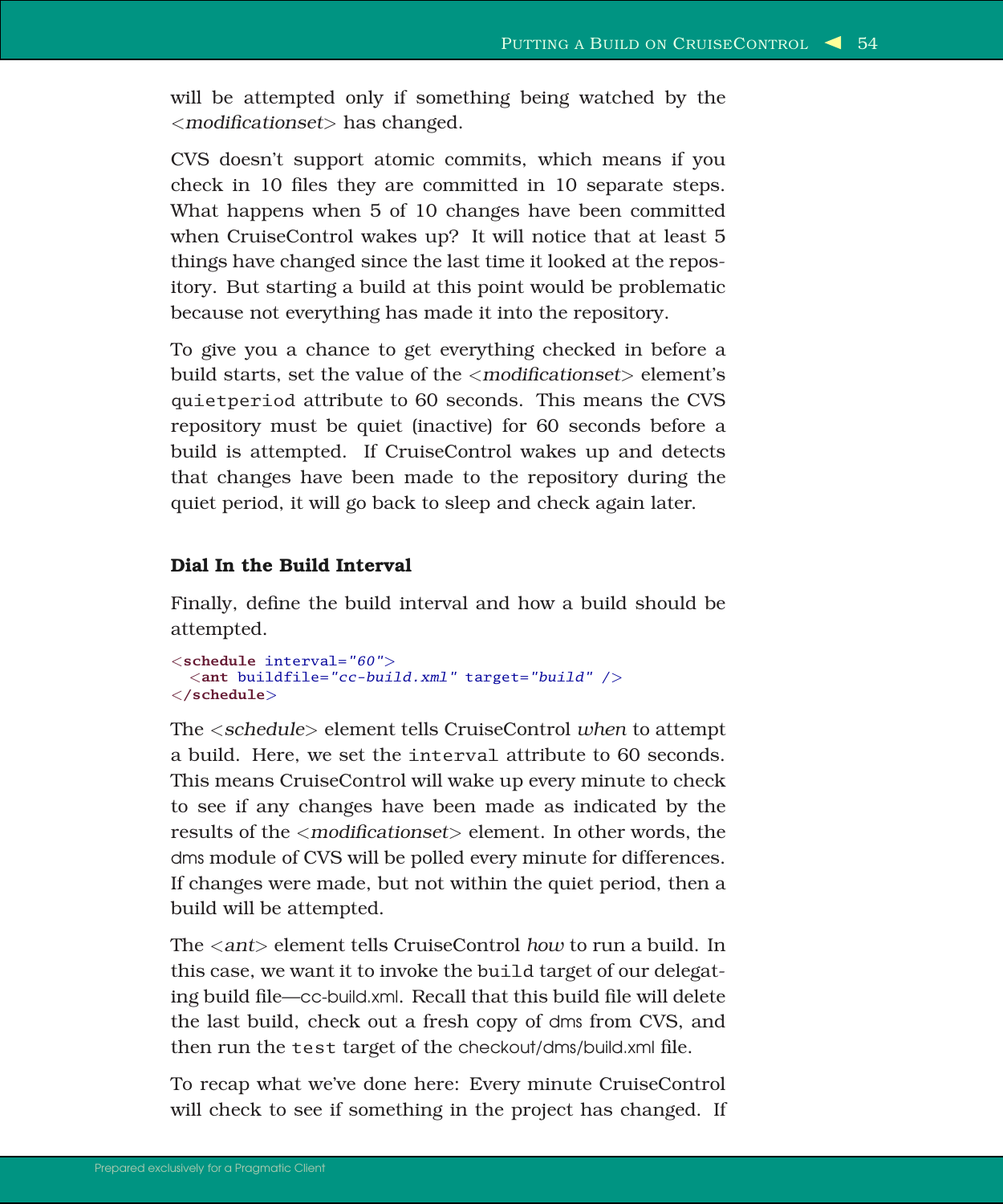

so, the system will be rebuilt and all of our tests will be run, using the latest code. Now that's automation!

#### Save the Logs

CruiseControl generates a log file every time it attempts a build. It's a good idea to save those files so that you can check on the build results later.

```
<log dir="logs/dms">
 <merge dir="checkout/dms/build/test-results" />
</log>
```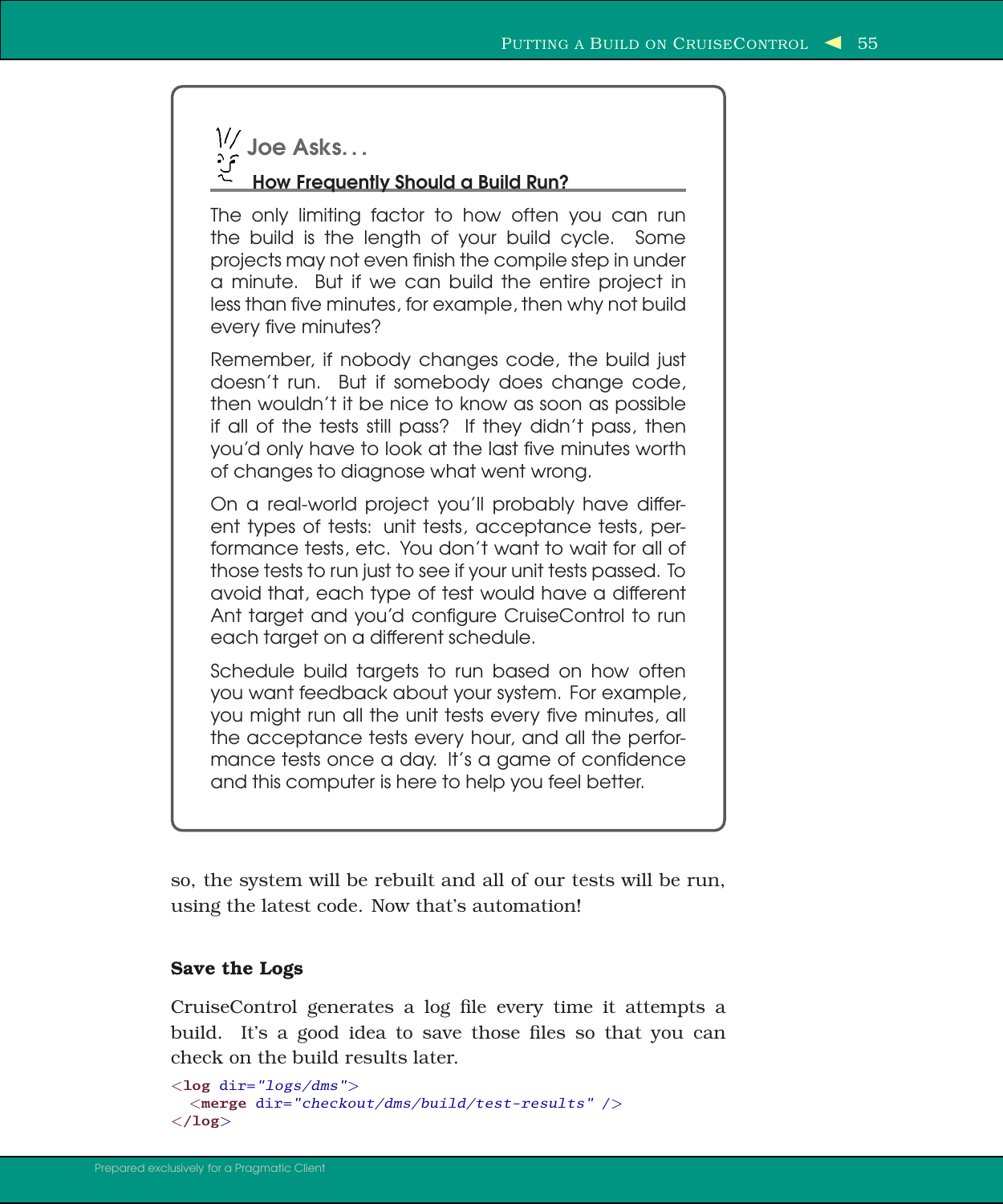We'll use the logs directory created earlier as the dumping ground for log files. The dms subdirectory will be created to hold the dms project's log files. That is, the build log files are stored in a directory that isn't deleted every build cycle.

In addition to the log files that CruiseControl generates, you also want each build log to include the results of JUnit tests. Unfortunately, the test output is currently being displayed only on the console. You need to create a new test target that, when run, will also output the JUnit test results as XML files in the build/test-results directory of the project. This directory is used as the value of the dir attribute of the  $\langle merge \rangle$ element. CruiseControl will then merge the contents of that directory into the build log.

#### Generate Test Results As XML

When we ran our tests from the command line in the previous chapter, they output messages to the console. But when a scheduled build is run, nobody will be watching the console. We need to capture the test results in a format that can be displayed to us later in the CruiseControl build log.

Let's revisit the build.xml file and define a new build target that will run the tests and send the output to XML files.

```
<target name="test" depends="compile-tests">
  <delete dir="${test.xml.dir}"/>
  <mkdir dir="${test.xml.dir}"/>
  <junit errorProperty="test.failed"
         failureProperty="test.failed">
   <classpath refid="project.classpath" />
   <formatter type="brief" usefile="false" />
   <formatter type="xml" />
   <batchtest todir="${test.xml.dir}">
     <fileset dir="${build.test.dir}"
       includes="**/*Test.class" />
   </batchtest>
   <sysproperty key="doc.dir" value="${doc.dir}" />
   <sysproperty key="index.dir" value="${index.dir}" />
  </junit>
  <fail message="Tests failed! Check test reports."
   if="test.failed" /</target>
```
This test target is similar to the test target from the last chapter, but has a few important differences. First, it always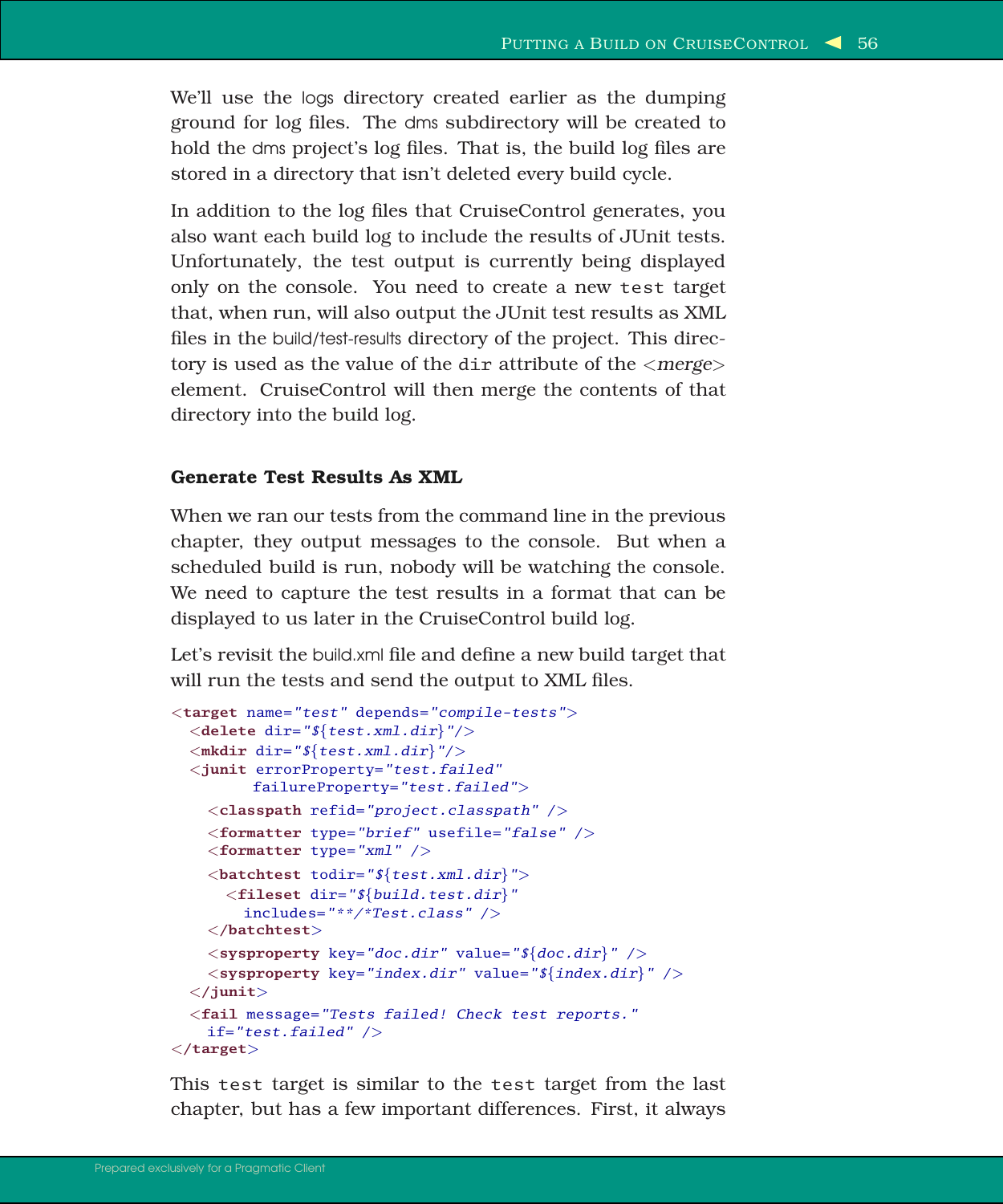creates an empty directory to hold the JUnit test results.

```
<delete dir="${test.xml.dir}"/>
<mkdir dir="${test.xml.dir}"/>
```
The test.xml.dir property, defined in the properties section of the build.xml file, points to the project's build/test-results directory. This is the directory that CruiseControl uses as the source for merging test results into the build log.

Instead of halting on the first test failure, the  $\langle$ junit $\rangle$  task sets a test.failed property on either an error or a failure.

```
<junit errorProperty="test.failed"
      failureProperty="test.failed">
```
This makes sure that all the tests results—successes and failures—are collected in XML files. Notice that later in the file we use the test. failed property in the  $\langle$ fail $\rangle$  task to alert us if one or more tests failed.

To output test results to the console and to XML files, define both a brief and an xml formatter.

```
<formatter type="brief" usefile="false" />
<formatter type="xml" />
```
The  $<$ batchtest $>$  task needs to be changed to include a todir attribute. This attribute defines the output directory for the XML files generated by the XML formatter.

```
<batchtest todir="${test.xml.dir}">
  <fileset dir="${build.test.dir}"
   includes="**/*Test.class" />
</batchtest>
```
Now we have a new test target that generates XML files, in addition to showing test results on the console. CruiseControl will use those XML files when it generates a build log. This feature will come in handy later when we send the build status to the team.

#### Publish Build Results

Finally, back in the config.xml file, you need to specify *publishers*—things to be notified after the build cycle happens. *publishers*

```
<publishers>
  <currentbuildstatuspublisher
    file="logs/dms/currentbuildstatus.txt" />
</publishers>
```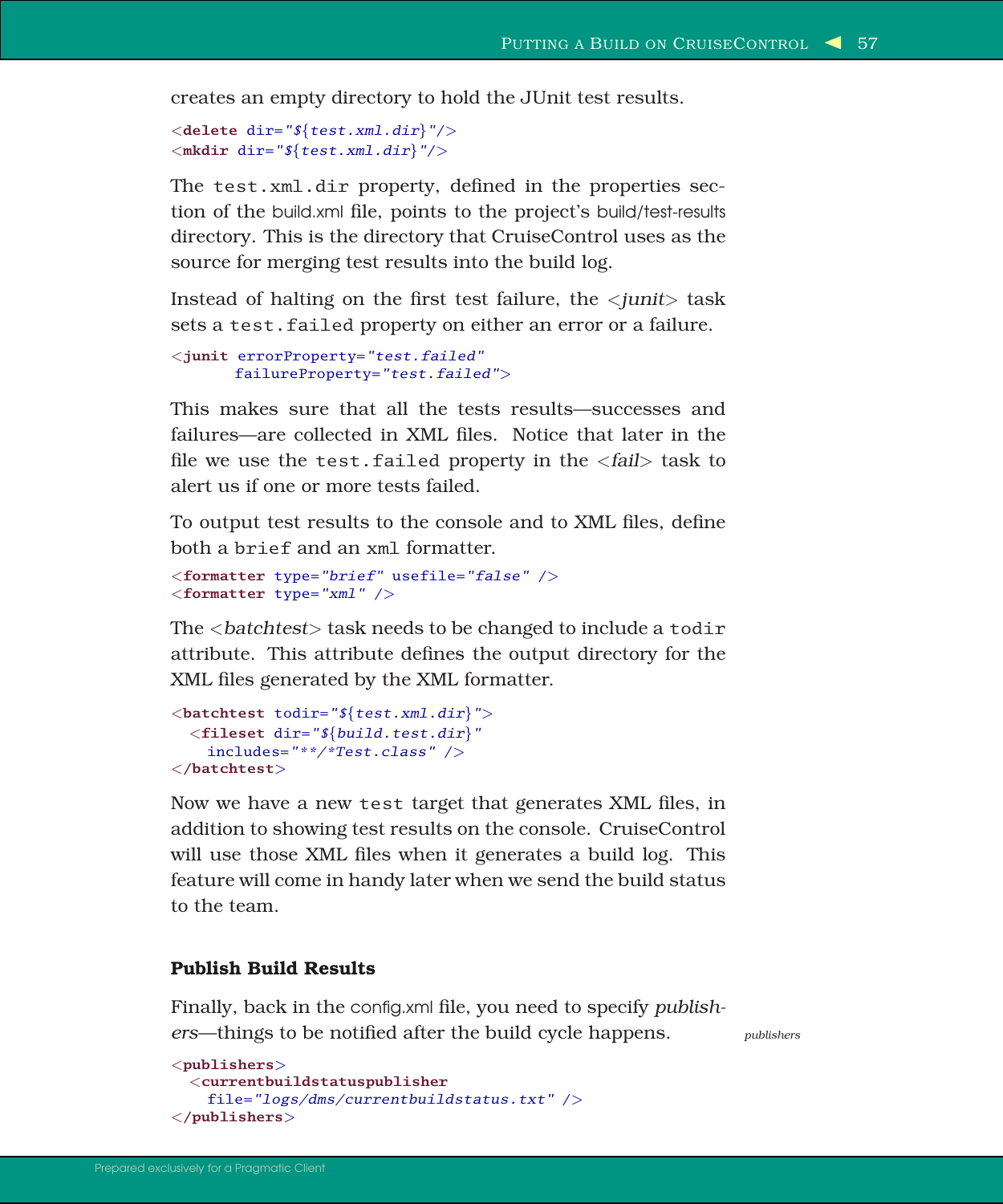```
<cruisecontrol>
  <project name="dms" buildafterfailed="false">
    <bootstrappers>
      <currentbuildstatusbootstrapper
       file="logs/dms/currentbuildstatus.txt" />
   </bootstrappers>
    <modificationset quietperiod="60">
      <cvs localworkingcopy="checkout/dms" />
   </modificationset>
    <schedule interval="60">
     <ant buildfile="cc-build.xml" target="build" />
   </schedule>
   <log dir="logs/dms">
      <merge dir="checkout/dms/build/test-results" />
   </log>
   <publishers>
      <currentbuildstatuspublisher
        file="logs/dms/currentbuildstatus.txt" />
    </publishers>
  </project>
</cruisecontrol>
```
builds/config.xml

Figure 3.3: CRUISECONTROL CONFIGURATION FILE

The <currentbuildstatuspublisher> publisher simply writes a message to the logs/dms/currentbuildstatus.txt file indicating that the build cycle has finished. Similar to bootstrappers, the publishers are run regardless of whether a build was actually attempted. Think of this as CruiseControl punching out after a hard interval's work.

You've passed the test. You're now licensed to drive on Cruise-Control! Figure 3.3 shows the complete config.xml file.

OK, so that configuration exercise wasn't a leisurely Sunday drive, especially compared to the one-liner you wrote for cron. But from this point, you can easily get a lot more than cron offers. Moreover, now that you've configured CruiseControl for the first time, you can apply the same steps to put your other projects on a schedule.

## 3.3 Running CruiseControl

With the configuration file that tells CruiseControl everything it needs to know to run our build process in hand, we're ready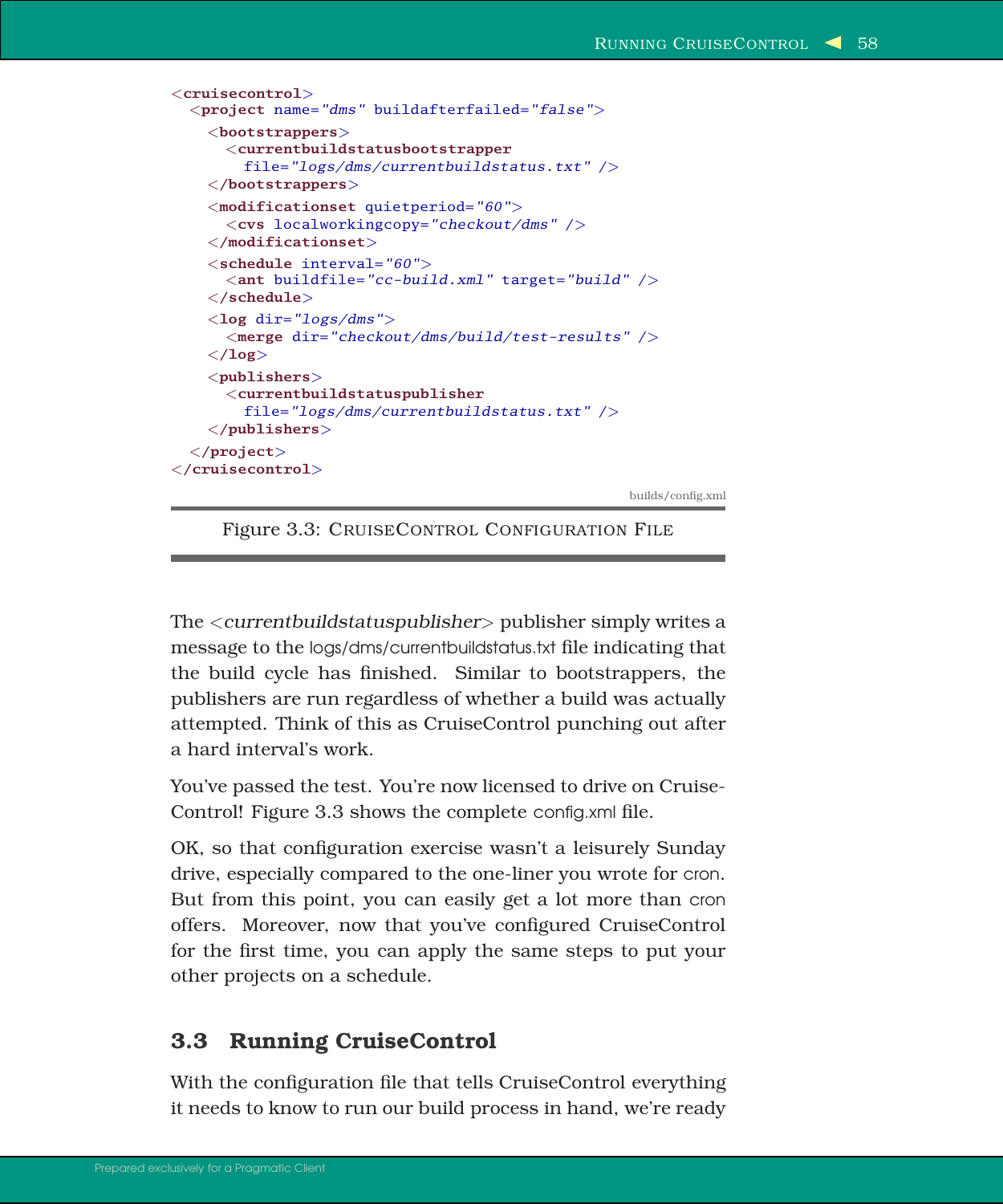to see some action! First, navigate to the builds directory that contains the config.xml and cc-build.xml files. Then run the CruiseControl script. On Unix, the commands are

```
$ cd ˜/builds
$ $CC HOME/main/bin/cruisecontrol.sh
```
Under Windows, the slashes swing around.

```
$ cd \builds
$ %CC HOME%\main\bin\cruisecontrol.bat
```
CruiseControl will start up, read the config.xml file, and go right to work.

#### Starting Up

When CruiseControl starts up, the output can be verbose. It likes to let us know it's doing something useful as a result of our configuration effort. Here's the important information:

```
projectName = [dms]
Project dms: reading settings from config file
             [/Users/mike/builds/config.xml]
Project dms starting
Project dms: next build in 1 minutes
Project dms: idle
```
If the output you see doesn't look so hopeful, then perhaps you need to tweak your config.xml file. Thankfully, you don't have to restart CruiseControl to change the configuration. It will reload the config.xml file every time a build cycle starts. You can make any necessary changes and simply wait another minute for it to notice.

#### Then You Wait...

Now wait patiently as 60 long seconds go by. CruiseControl then wakes up on schedule to check if there's any work.

```
Project dms: in build queue
Project dms: reading settings from config file
            [/Users/mike/builds/config.xml]
Project dms: bootstrapping
Project dms: checking for modifications
Project dms: 2 modifications have been detected.
Project dms: now building
```
When it wakes up, it first reloads the config.xml file. Then it checks the CVS repository and finds that something has been modified. This being the first build cycle, CruiseControl may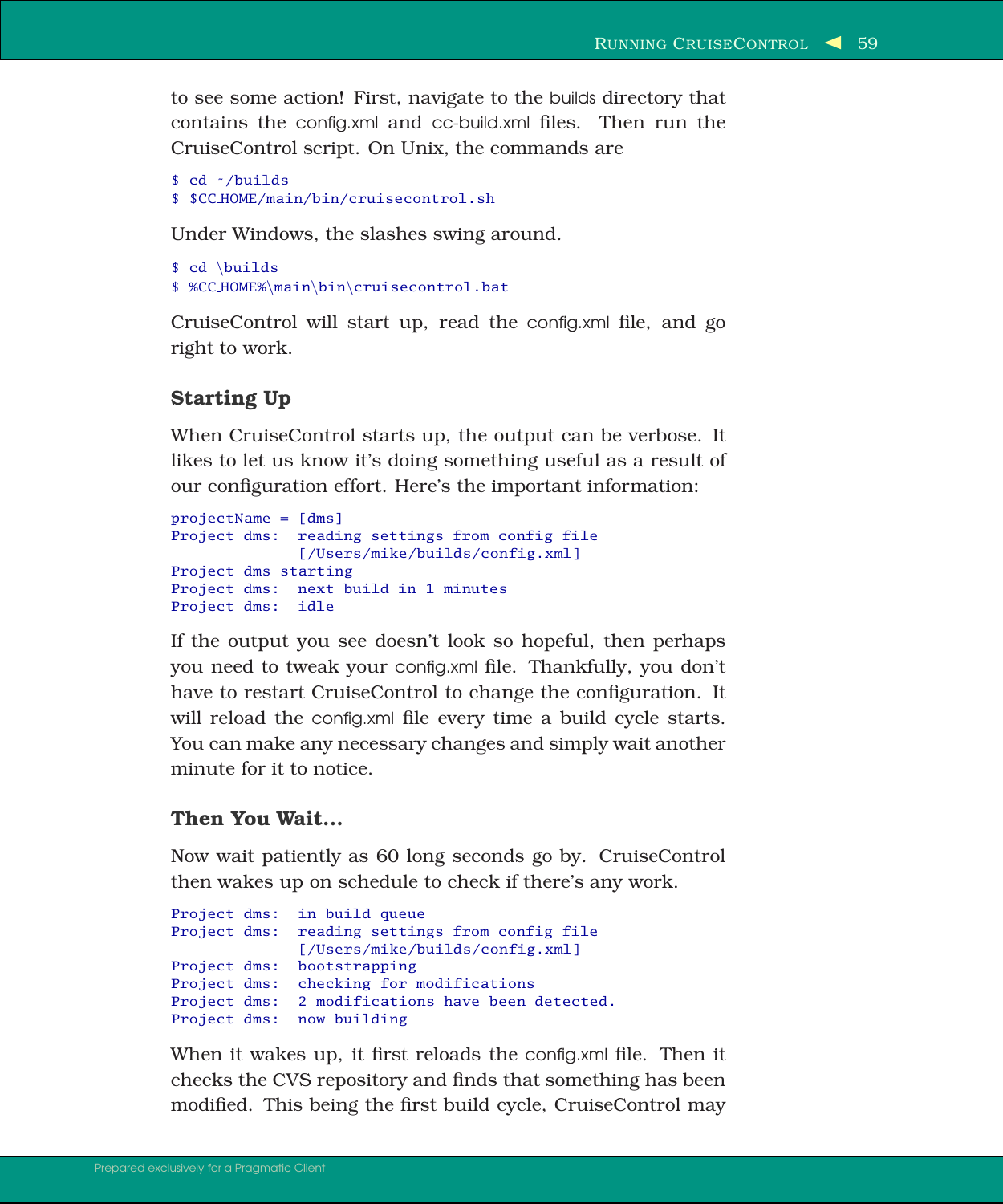or may not detect changes in your repository. It needs to establish a baseline and you may have to change a file in your repository to force CruiseControl to run a build. Assuming it detects a change, it's ready to run the build.

#### ...Until a Build Is Attempted

This is where you finally get to experience the fruits of your labors. At long last, you will see the one-step build process get run automatically by the computer.

```
Buildfile: cc-build.xml
build:
[delete] Deleting directory /Users/mike/builds/checkout/dms
[cvs] Using cvs passfile: /Users/mike/.cvspass
[cvs] U dms/README
[cvs] U dms/build.xml
...
prepare:
[mkdir] Created dir: /Users/mike/builds/checkout/dms/build/prod
[mkdir] Created dir: /Users/mike/builds/checkout/dms/build/test
compile:
[javac] Compiling 4 source files to /Users/.../dms/build/prod
compile-tests:
[javac] Compiling 3 source files to /Users/.../dms/build/test
test:
[junit] Testsuite: com.pragprog.dms.SearchTest
...
BUILD SUCCESSFUL
```
A lot happened here. The build target of the cc-build.xml file ran. It deleted the checkout/dms directory and then re-created it by checking out the dms project from CVS.

Then the test target of the build.xml file ran. That Ant target has dependencies on other targets, such as the compile target. As you'd expect, all the dependent targets are run prior to running the tests. And miracle of miracles, the project built successfully!

Having run the build, CruiseControl records the results in a log file, notifies the publishers that indeed it showed up for work on time, and then promptly goes back to sleep.

```
Project dms: merging accumulated log files
Project dms: publishing build results
Project dms: idle
Project dms: next build in 1 minutes
```
Once CruiseControl is started, it keeps running regardless of whether the last build succeeded or failed. It awakens on cue to check if a build is necessary, and if so goes about the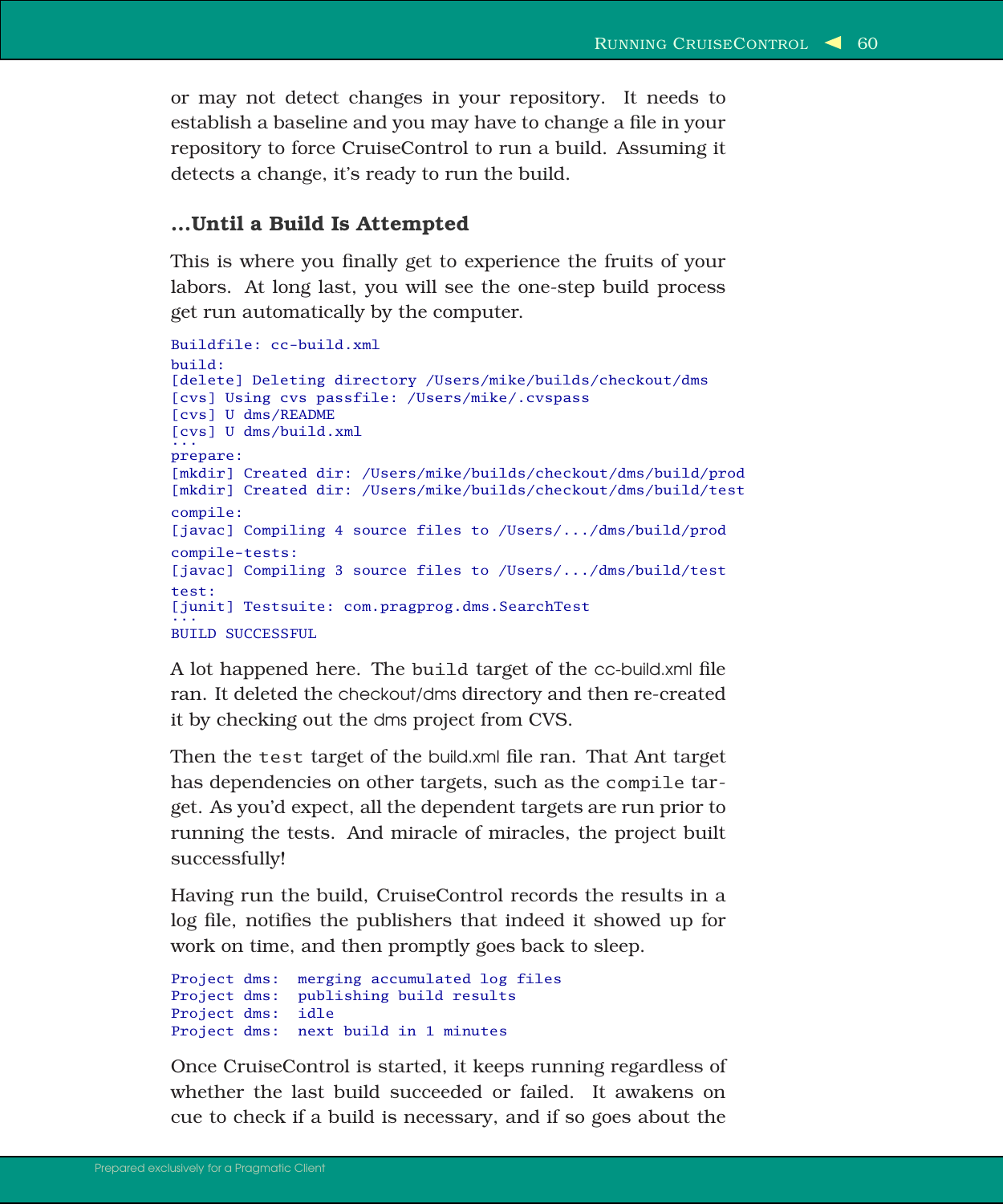1// Joe Asks... What About Anthill? Another build scheduler that's definitely worth exploring is Anthill.<sup>∗</sup> It's available in either an open-source version (Anthill OS) or, for those who need some chrome under the hood, there's Anthill Pro. Opinions vary as to whether CruiseControl or Anthill is easier to install and configure. It really depends on what you consider easy. To run Anthill you deploy a WAR file into your favorite servlet engine and then configure it through a web interface. CruiseControl, on the other hand, can be configured and run via the command line without ever firing up a servlet engine. It's easier to demonstrate scheduled builds using CruiseControl as it doesn't require a servlet engine. Remember, the choice of a tool isn't as important as getting your build scheduled as soon as possible. So use whatever tool helps you do that.

<sup>∗</sup>http://www.urbancode.com/projects/anthill

business of attempting a build. Then it goes to sleep until the next build interval. Rinse and repeat. It's a pretty dull life, which is exactly why we're happy not to be doing it ourselves.

#### Now It's Your Turn

CruiseControl is now in its rhythmic build loop waiting for us to do what we're paid to do. Every minute it wakes up, notices that we haven't touched anything in CVS, and goes back to sleep.

Project dms: No modifications found, build not necessary. Project dms: idle Project dms: next build in 1 minutes

And it's happy to just keep doing this and enjoying a life of leisure. But we're not going to stand for that kind of lackadaisical behavior—we want to see if it's really watching the CVS repository and not asleep at the switch.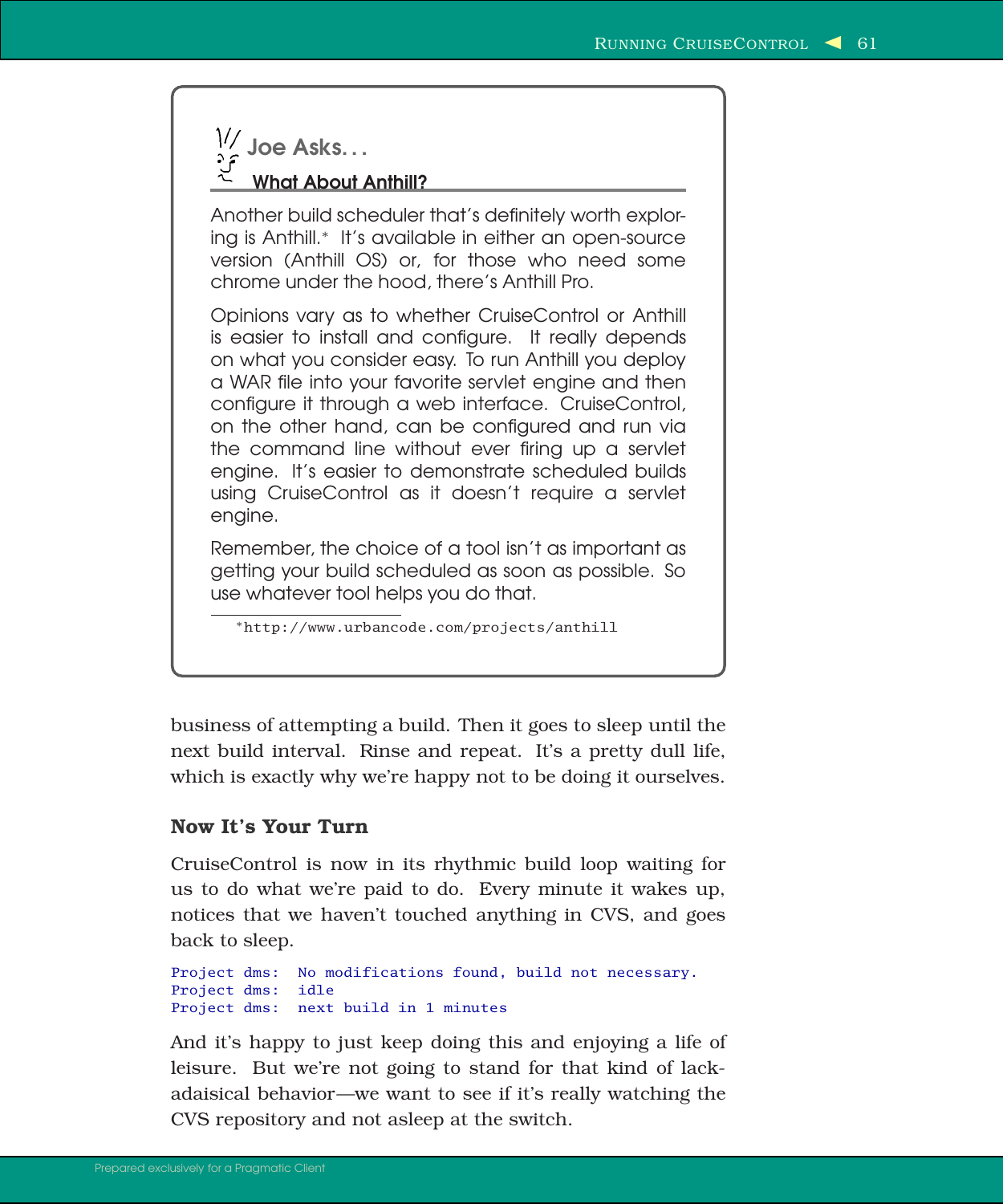In the ˜ /work directory, there is a checked-out local copy of the dms project. Now we'll change a Java source file. But suppose in our haste we unknowingly introduce a bug. Worse yet, we forget to run our unit tests before checking in the modified source file.

```
$ cd ˜/work/dms
$ emacs src/com/pragprog/dms/Search.java
(Hack, hack, hack)
$ cvs commit -m "I'm too busy to test"
```
Now we wait around for the build timer to pop. When it does, CruiseControl checks for work. Again, the output is verbose, but it vaguely resembles the following:

```
1 modification has been detected.
Project dms: now building
Buildfile: cc-build.xml
build:
[delete] Deleting directory /Users/mike/builds/checkout/dms
[cvs] Using cvs passfile: /Users/mike/.cvspass
[cvs] U dms/README
[cvs] U dms/build.xml
...
prepare:
...
compile:
...
compile-tests:
...
test:
[junit] Testsuite: com.pragprog.dms.SearchTest
[junit] Tests run: 2, Failures: 1, Errors: 0, Time elapsed: 1.957 sec
[junit] Testcase: testTitleSearch(com.pragprog.dms.SearchTest): FAILED
[junit] expected:[2] but was:[0]
...
BUILD FAILED
```
Uh oh! We just got busted. CruiseControl can't do much for us other than record the failure in the log file and tell us to fix things before the next build interval. Rest assured, we won't have to spend our days monitoring the build machine. We'll automate the notification of a build failure through email a bit later and explore advanced monitoring techniques in Section 6.1, *Monitoring Scheduled Builds*, on page 125.

#### What a Scheduled Build Is Good For

We got sloppy. It happens to the best of us from time to time, so we need somebody looking over our shoulder. In this case, that somebody is CruiseControl. It noticed that a modification was made to the CVS repository, and it attempted to run the tests against those changes. But the test is expecting one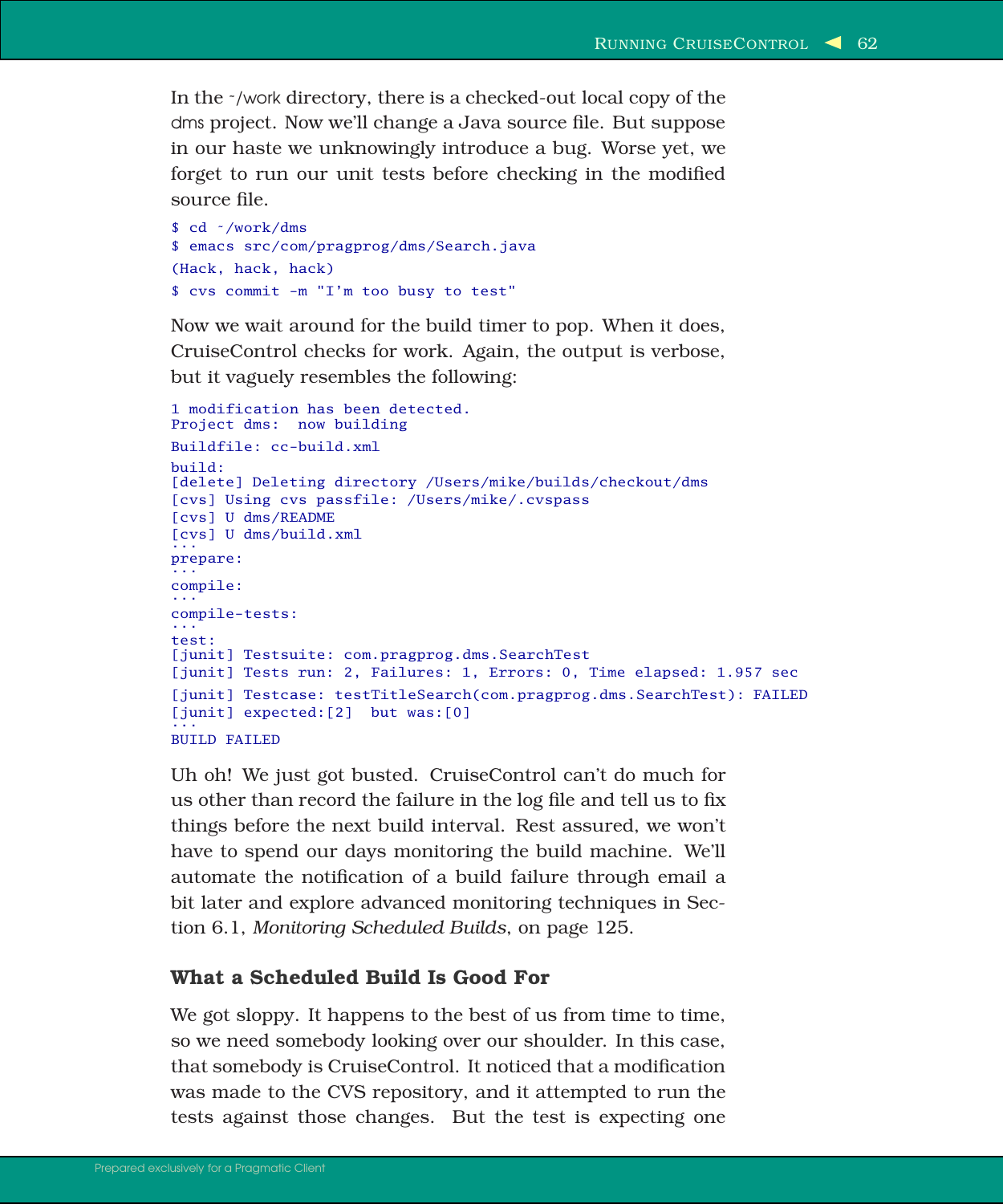value and got another, so it fails. It's not the ideal situation, but at least you now know there's a problem and you can fix it before it turns into a costly problem later.

Now before you do anything else short of breathing, you need to get the build back to a steady state. Make the necessary changes to the local copy of the project in the ˜ /work/dms directory. And run the tests before checking in this time! Then sit back and wait for the next build interval.

A minute later CruiseControl builds the project and confirms that indeed you're still the world's greatest programmer. Better yet, it will continue watching for changes and running all the tests while you're off doing what you're good at—writing programs.

# 3.4 Publishing the Build Status

The build is now running on a schedule, but you're missing something important. Unless a real, live human watches the console output of CruiseControl, you won't know when the build breaks.

When a build fails, we'd like something to send up a flare, sound the alarm, and start brewing a fresh pot of coffee. Failing all that, an email will do.

## Sending Build Results via Email

We have a lot of options when it comes to who gets what kind of email, but let's keep it simple. We're interested only in getting an email when the build fails and when it has been fixed. And once we get an email that tells us the build has failed, we don't care to continue getting more email until we're back on stable ground. Less is more in this case. If we're constantly being bombarded with build email, we'll stop reading them. It's like signing up for a newsgroup. All the posts are interesting...for the first day.

Notification by email is relatively easy with CruiseControl. 4 Just add an email publisher.

<sup>&</sup>lt;sup>4</sup>See [HL02] for details on how to send a build failure email using Ant.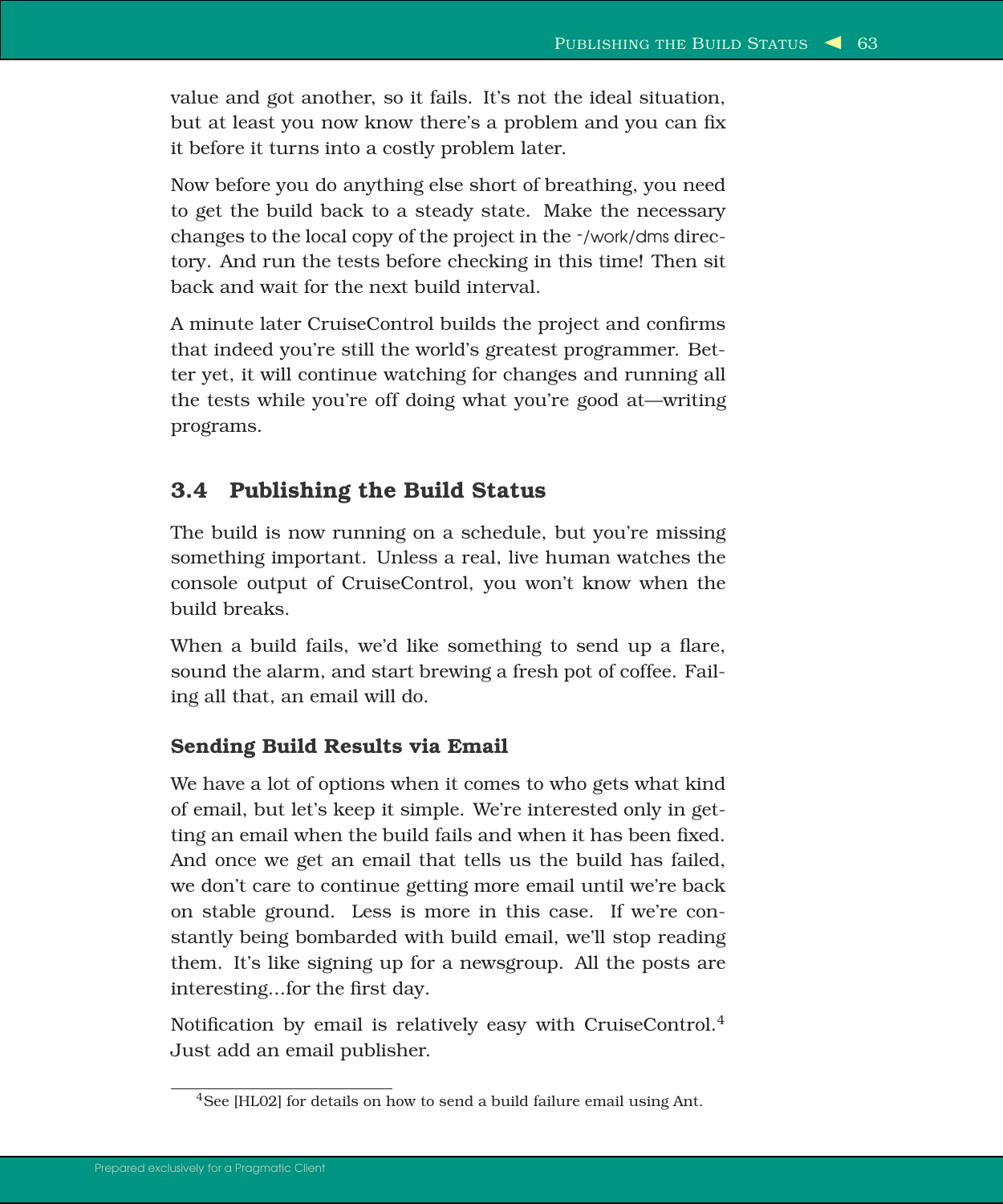```
<htmlemail mailhost="your.smtp.host"
 returnaddress="cruisecontrol@clarkware.com"
 defaultsuffix="@clarkware.com"
 buildresultsurl="http://localhost:8080/cruisecontrol/buildresults/dms"
 css="/Users/mike/tools/cruisecontrol/reporting/jsp/css/cruisecontrol.css"
 xsldir="/Users/mike/tools/cruisecontrol/reporting/jsp/xsl"
 logdir="logs/dms">
  <map alias="manager" address="bigcheese@clarkware.com" />
  <map alias="mike" address="mike@clarkware.com" />
  <map alias="fred" address="fred@somewhere.com" />
  <always address="manager" />
  <failure address="mike" reportWhenFixed="true" />
  <failure address="fred" reportWhenFixed="true" />
</htmlemail>
```
Add this <htmlemail> element inside the <publishers> element of config.xml. Even though the build is failing, we'd like the email to be nicely formatted HTML. Figure 3.4 on the next page shows what arrives in our inbox. Notice that it includes test failure details because we merged our JUnit test results into the CruiseControl log. It also lists all the modifications that were made—and who made those modifications!—since the last successful build. Perhaps you know where the guilty party lives.

In the interest of sanity, we're going to gloss over the details of email configuration here. Most of it is self-explanatory. However, there are a few things worth noting, starting from the top:

```
<htmlemail mailhost="your.smtp.host"
 returnaddress="cruisecontrol@clarkware.com"
 defaultsuffix="@clarkware.com"
 buildresultsurl="http://localhost:8080/cruisecontrol/buildresults/dms"
 css="/Users/mike/tools/cruisecontrol/reporting/jsp/css/cruisecontrol.css"
 xsldir="/Users/mike/tools/cruisecontrol/reporting/jsp/xsl"
 logdir="logs/dms">
```
The logdir directory points to the directory CruiseControl uses for saving each build log. To format the email, it applies a style through the formatting wonders of the css and xsldir attributes to the latest build log. If you don't particularly like the default email format, you have the power of CSS and XSLT at your fingertips.

Next, create email aliases for each user that should receive an email.

```
<map alias="manager" address="bigcheese@clarkware.com" />
<map alias="mike" address="mike@clarkware.com" />
<map alias="fred" address="fred@somewhere.com" />
```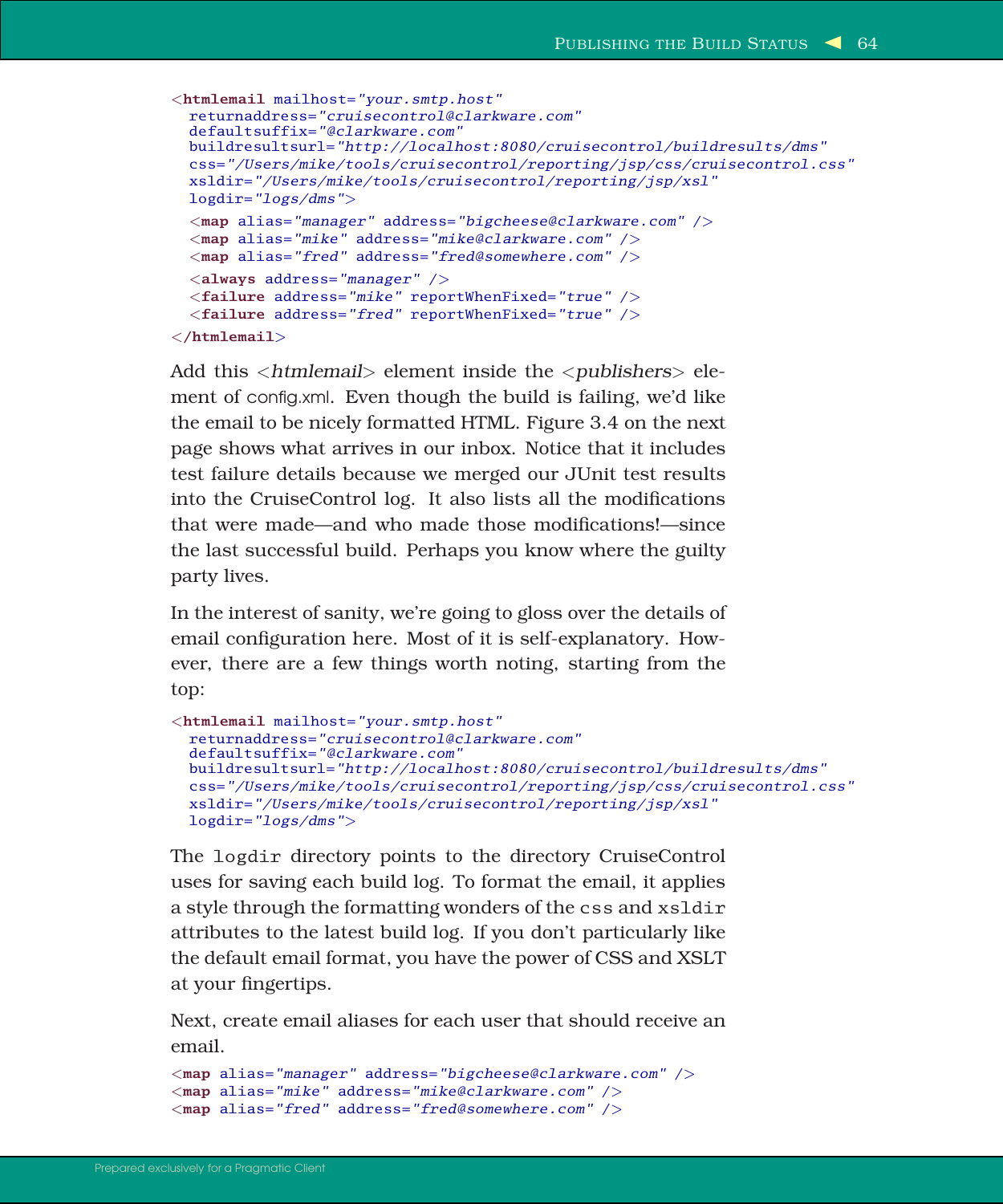From: cruisecontrol@clarkware.com

Subject: dms Build Failed

- Date: March 30, 2004 3:42:32 PM MST
	- To: fred@clarkware.com, Mike Clark

View results here -> http://localhost:8080/cruisecontrol/buildresults/dms? log=log20040330154217

#### **BUILD FAILED**

Ant Error Message: file:/Users/mike/builds/checkout/dms/build.xml:123: Tests failed! Check test reports. Date of build: 03/30/2004 15:42:17 Time to build: 11 seconds Last changed: 03/30/2004 15:42:02 Last log entry: I'm too busy to test Unit Tests: (4)

| failure                            | testTitleSearch                                                                                                                                                                                                                                                                        | com.pragprog.dms.SearchTest                                                              |
|------------------------------------|----------------------------------------------------------------------------------------------------------------------------------------------------------------------------------------------------------------------------------------------------------------------------------------|------------------------------------------------------------------------------------------|
|                                    |                                                                                                                                                                                                                                                                                        |                                                                                          |
| Unit Test Error Details: (1)       |                                                                                                                                                                                                                                                                                        |                                                                                          |
| Test: testTitleSearch              |                                                                                                                                                                                                                                                                                        |                                                                                          |
| Class: com.pragprog.dms.SearchTest |                                                                                                                                                                                                                                                                                        |                                                                                          |
|                                    | Type: junit.framework.AssertionFailedError                                                                                                                                                                                                                                             |                                                                                          |
| Message: expected:<2> but was:<0>  |                                                                                                                                                                                                                                                                                        |                                                                                          |
|                                    | junit.framework.AssertionFailedError: expected:<2> but was:<0><br>at com.pragprog.dms.SearchTest.testTitleSearch(Unknown Source)<br>at sun.reflect.NativeMethodAccessorImpl.invoke0(Native Method)<br>at sun.reflect.NativeMethodAccessorImpl.invoke(NativeMethodAccessorImpl.java:39) | at sun.reflect.DelegatingMethodAccessorImpl.invoke(DelegatingMethodAccessorImpl.java:25) |
|                                    | Modifications since last build: (1)                                                                                                                                                                                                                                                    |                                                                                          |
|                                    |                                                                                                                                                                                                                                                                                        |                                                                                          |



Using the  $\langle map \rangle$  element, each member of our team is associated with their corresponding email address. Without any mappings in place, CruiseControl will use the CVS username and the value of the defaultsuffix attribute. In this example, it's not necessary to map "mike" to "mike@clarkware.com" if "mike" is a CVS user. That's taken care of when the email publisher applies the value of the defaultsuffix attribute. Our manager needs to have an email address mapped because he wants email, but he's not a CVS user. And Fred wants his email sent to an address different from that in the defaultsuffix attribute, so we have to define a specific mapping for him.

By default, CruiseControl sends email on a success or a failure to those folks who checked stuff in since the last successful build. We can get a bit more control by defining exactly what kind of email each mapped user receives.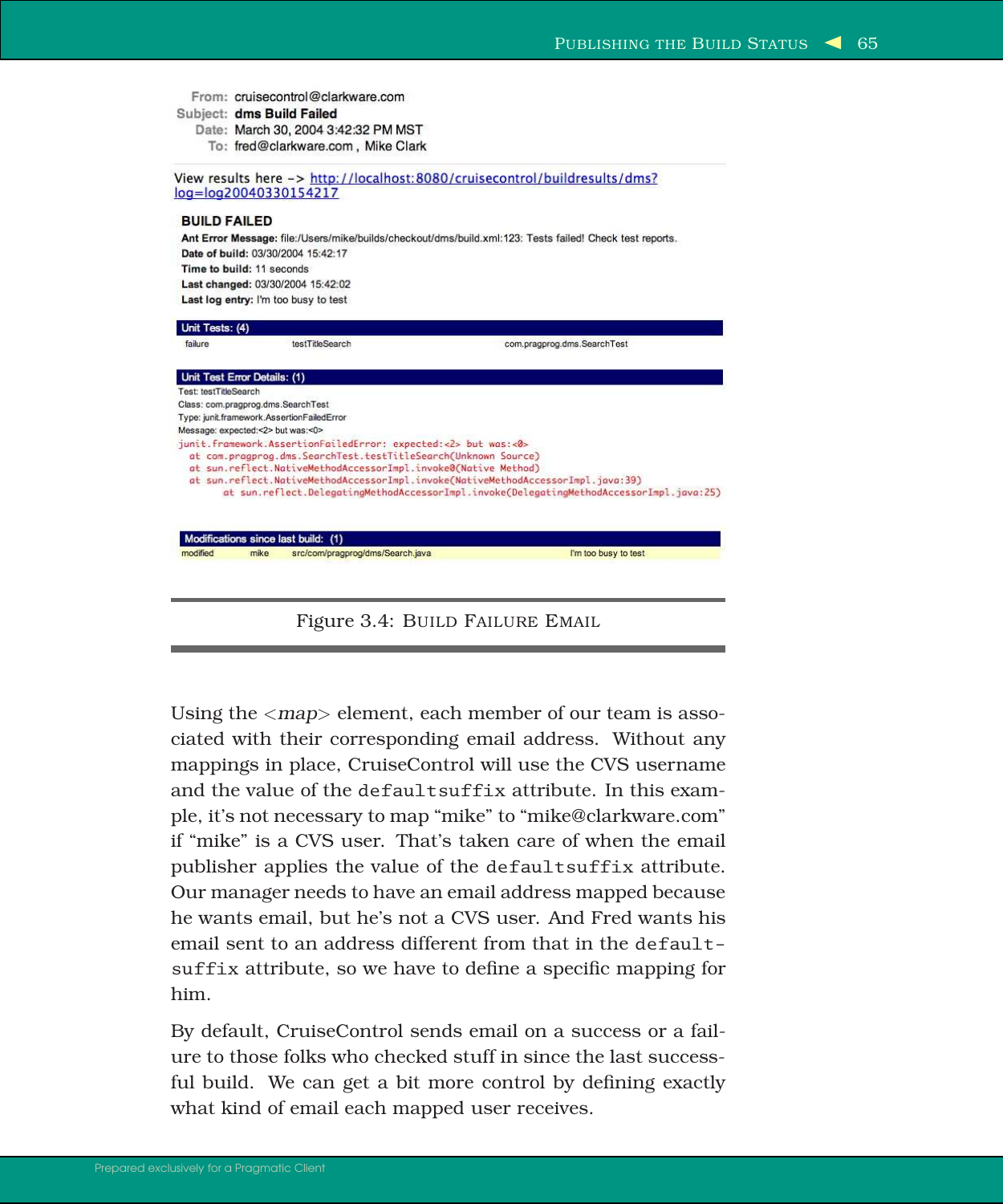```
<always address="manager" />
<failure address="mike" reportWhenFixed="true" />
<failure address="fred" reportWhenFixed="true" />
```
Using the <always> element, we make sure our manager gets an email for both successful and failed builds. That just happens to be his preference. He doesn't make changes to CVS, so we need to explicitly declare him as an email recipient.

All the programmers should know when the software *isn't* building. As a team, *we* need to get it fixed pronto. (Oh, and a little peer pressure goes a long way on some teams.) Use the <failure> element to list programmers as recipients of email when the build fails. It's also important for the programmers to know when the build is fixed, so set the value of the reportWhenFixed attribute to true to get those emails as rewards for fixing the build. You may want to set up an alias in your email system for all the developers on your team and send an email to that alias when the build fails and when it's fixed.

You may have noticed that the build status email includes a "View results here" hyperlink at the top. Let's see what that's all about.

#### Pulling Build History from a Web Page

It's nice to have the build status forwarded via email. But when it comes time to debug build failures, it's also convenient to have a historical record of all the builds. When you need that information, you can pull it from a web page.

The standard CruiseControl distribution includes an optional web reporting project in the \$CC HOME/reporting/jsp directory. Building this project creates a WAR file that can be dropped into your favorite servlet engine, such as Tomcat.

#### Build and Deploy the Web Application

First, you need to define three properties that tell the web application where to find files and directories in your build workspace. In the \$CC HOME/reporting/jsp directory, create a file called override.properties that defines the following properties (substitute your absolute builds directory):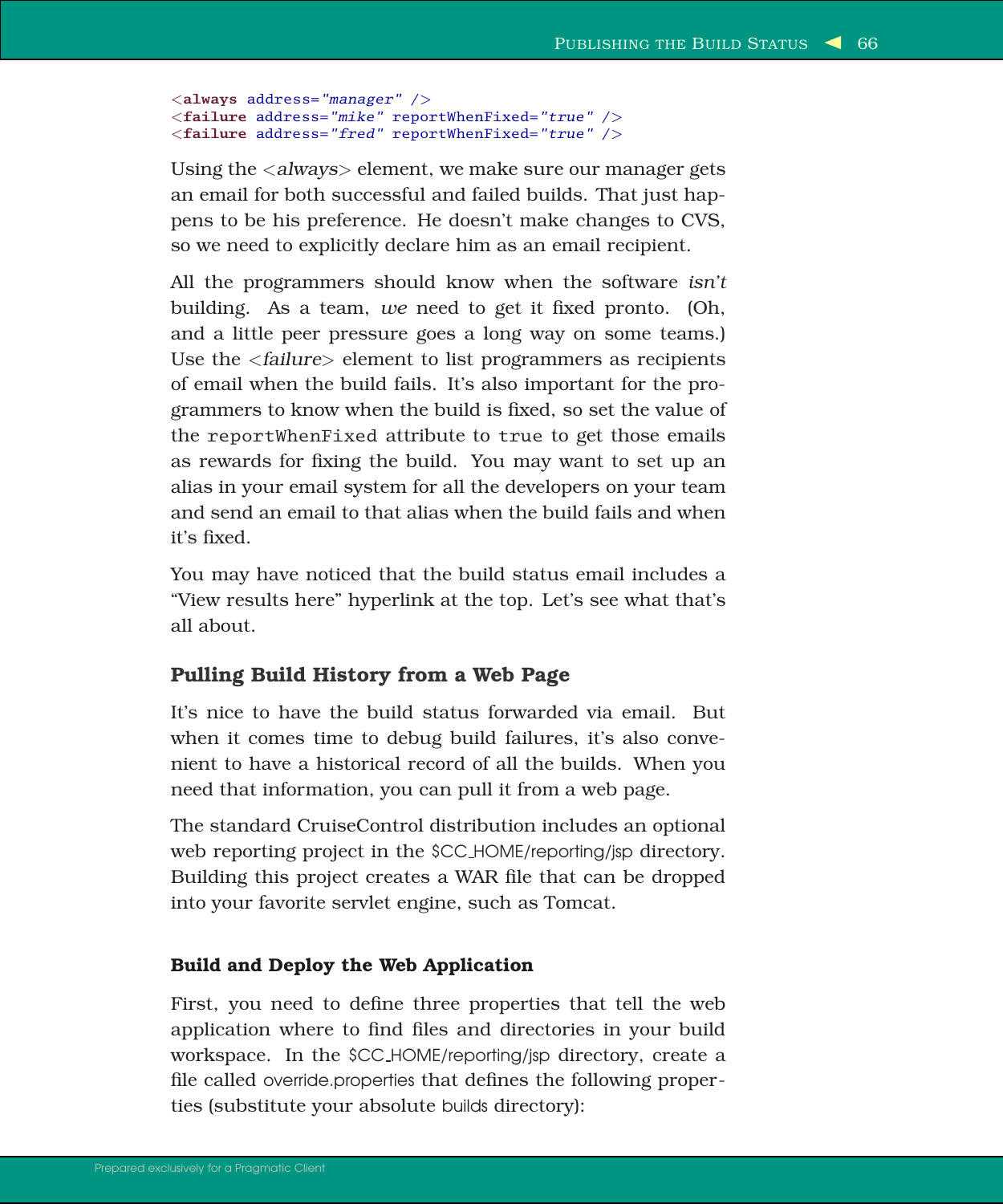

Figure 3.5: BUILD HISTORY WEB PAGE

```
user.log.dir=/Users/mike/builds/logs
user.build.status.file=currentbuildstatus.txt
cruise.build.artifacts.dir=/Users/mike/builds/logs
```
Next, build the web application. On Unix type the following:

```
$ cd $CC HOME/reporting/jsp
$ sh build.sh war
```
This incantation creates a cruisecontrol.war file in the directory \$CC HOME/reporting/jsp/dist. Deploy this WAR file into your server. If you're using Tomcat on Unix, for example, type

\$ cp dist/cruisecontrol.war \$TOMCAT HOME/webapps

#### View the Build History

With your server running and the CruiseControl web application deployed, click the hyperlink at the top of a build results email or browse to

```
http://buildmachine:port/cruisecontrol/buildresults/dms
```
This will take you to a web page similar to the one shown in Figure 3.5.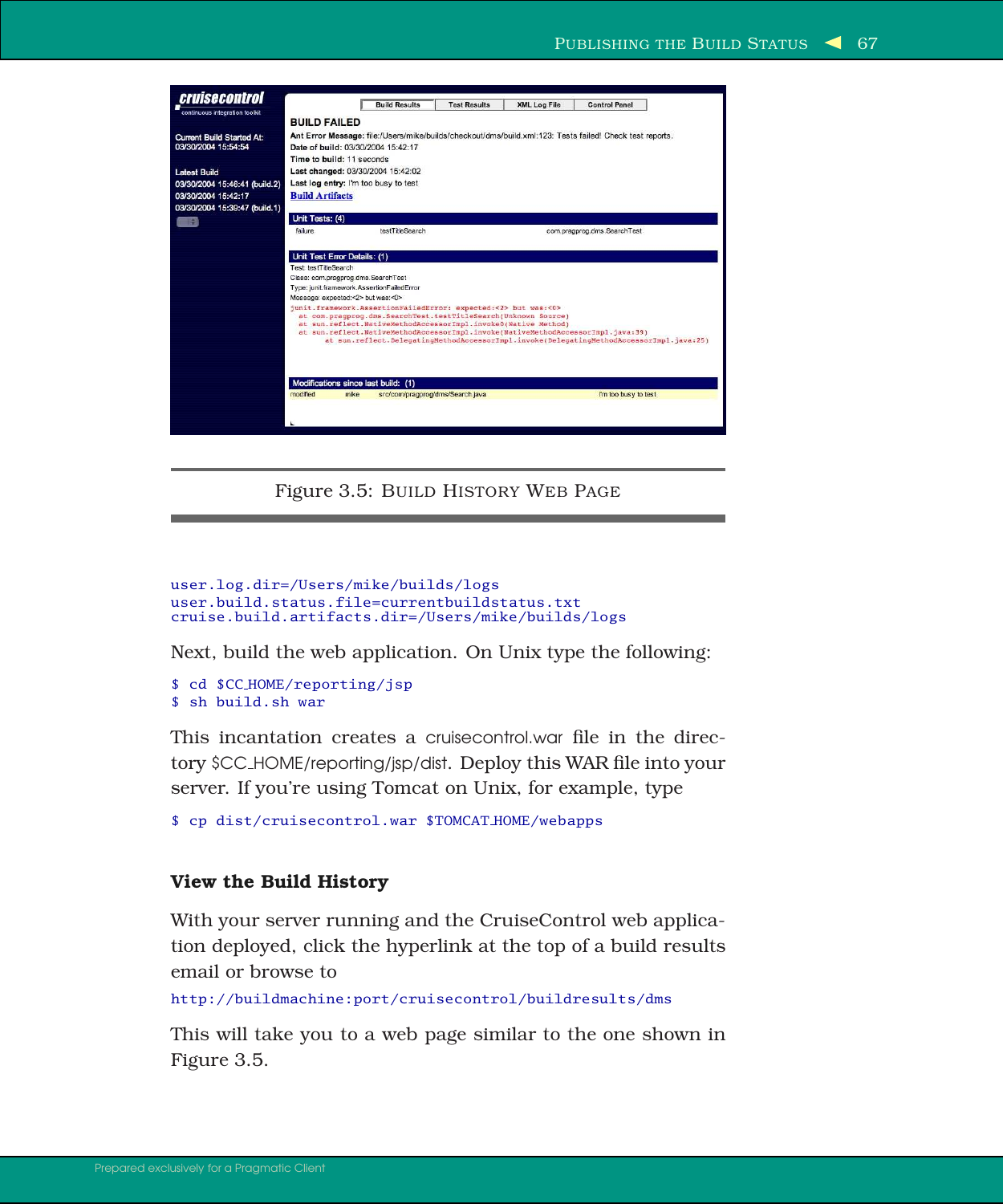Along the left side of this page is a list of all the builds that were attempted. Clicking any build shows the details you see in the right area. This is the same information you'll see in emails sent by the <htmlemail> publisher.

Now you have build results being pushed via email, and anybody with access to the web server can actively pull a detailed history of builds from a web page. That's a good start, but in Section 6.1, *Monitoring Scheduled Builds*, on page 125 we'll explore how to get feedback about builds in other cool and exciting ways.

# 3.5 Scaling Up



If while reading this chapter you've been wondering if Cruise-Control can handle all the code in your Java project, then wonder no longer. Here's a glimpse of CruiseControl on a massive, real-world project:

#### CruiseControl on a Large Scale

*by Jared Richardson*, Software Manager, SAS Institute

Many people think that open-source projects can't scale to the enterprise level, but CruiseControl is an example of one that does. This is our success story of how flexible and extensible CruiseControl is.

We have approximately 800 developers working on more than 250 projects with five million lines of Java code. Some of these projects are very low-level components, some are portlets, and some are end-user solutions. We were able to get all five million lines of Java code under continuous integration using CruiseControl relatively easily. In fact, as I type this, we are covering three code branches, so we are really covering 15 million lines of code, and the CruiseControl box is a single CPU x86 machine.

We used a few tricks to get CruiseControl running at the enterprise level. First, we multithreaded CruiseControl ourselves. (Those changes should be in the next release of CC.) This is one of the advantages of working with an open-source project!

Next, instead of using the regular CVS modification set, we are using the *compound modification set*. It contains a *trigger* that initiates the build and a *target* that is used to actually get the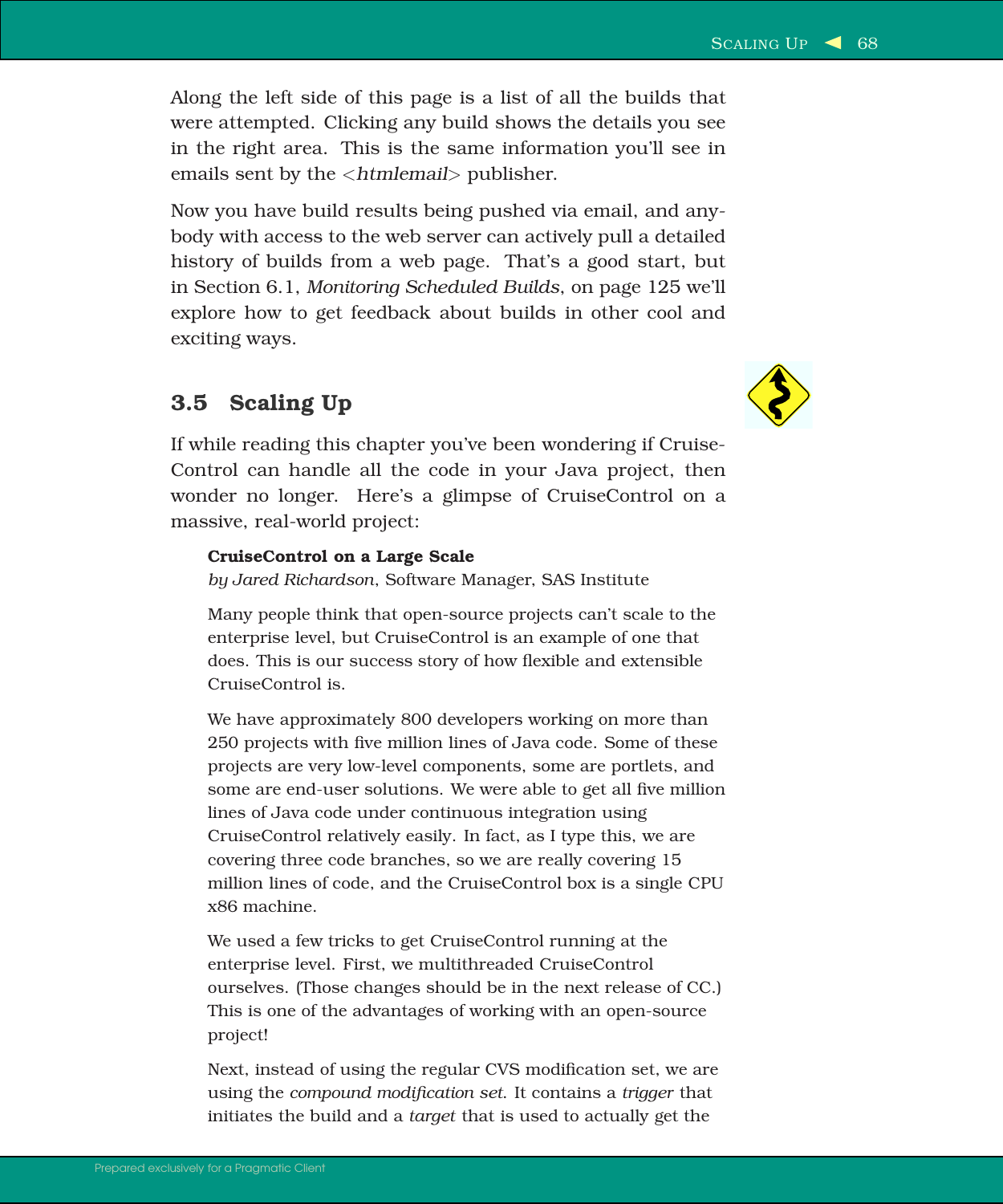file changes. For our trigger, we use the filesystem modification set. When a project changes in CVS, a CVS trigger touches a single file that CruiseControl is monitoring. This prevents CruiseControl from trying to poll CVS every ten minutes for changes in 15 million lines of code. Once it sees that a project trigger file has changed, it uses the regular CVS modification set—the target in the compound modification set—to see exactly what changes were made.

Will Gwaltney, another SAS employee, wrote the compound modification set, and we contributed it back to the CruiseControl project. Now anyone can use a compound modification set, and you can use any of the CruiseControl modification sets as either triggers or targets.

We use one trick that isn't stock. We have a build grid at SAS that has a number of machines behind it. We are able to ask it to do the builds for us, and it finds an available machine. This keeps the load of building the systems off the CruiseControl box.

All in all, CC was very easy to roll out and is now part of the standard Java development experience at SAS. With very little effort, you can get this same type of coverage at your company, no matter the size of the code base.

That's right, Jared, no project is too big to be built on a schedule! Indeed, the more code you have, the more you need continuous integration to keep it in check. After all, would you want to be running builds of that proportion manually to get confidence that it's always working? You might have to use a few clever tricks, but it's well worth it in the end. And with CruiseControl, you already have a powerful scheduler that's free. Of course, this is just the beginning of what CruiseControl can do. To learn more, visit the CruiseControl wiki.<sup>5</sup>

### What We Just Did

We've come a long way in this chapter. We started with a onestep build process that we previously ran manually from the command line. Then we scheduled that command to run at regular intervals so that the project is continually integrated

<sup>5</sup>http://confluence.public.thoughtworks.org/display/CC/Home